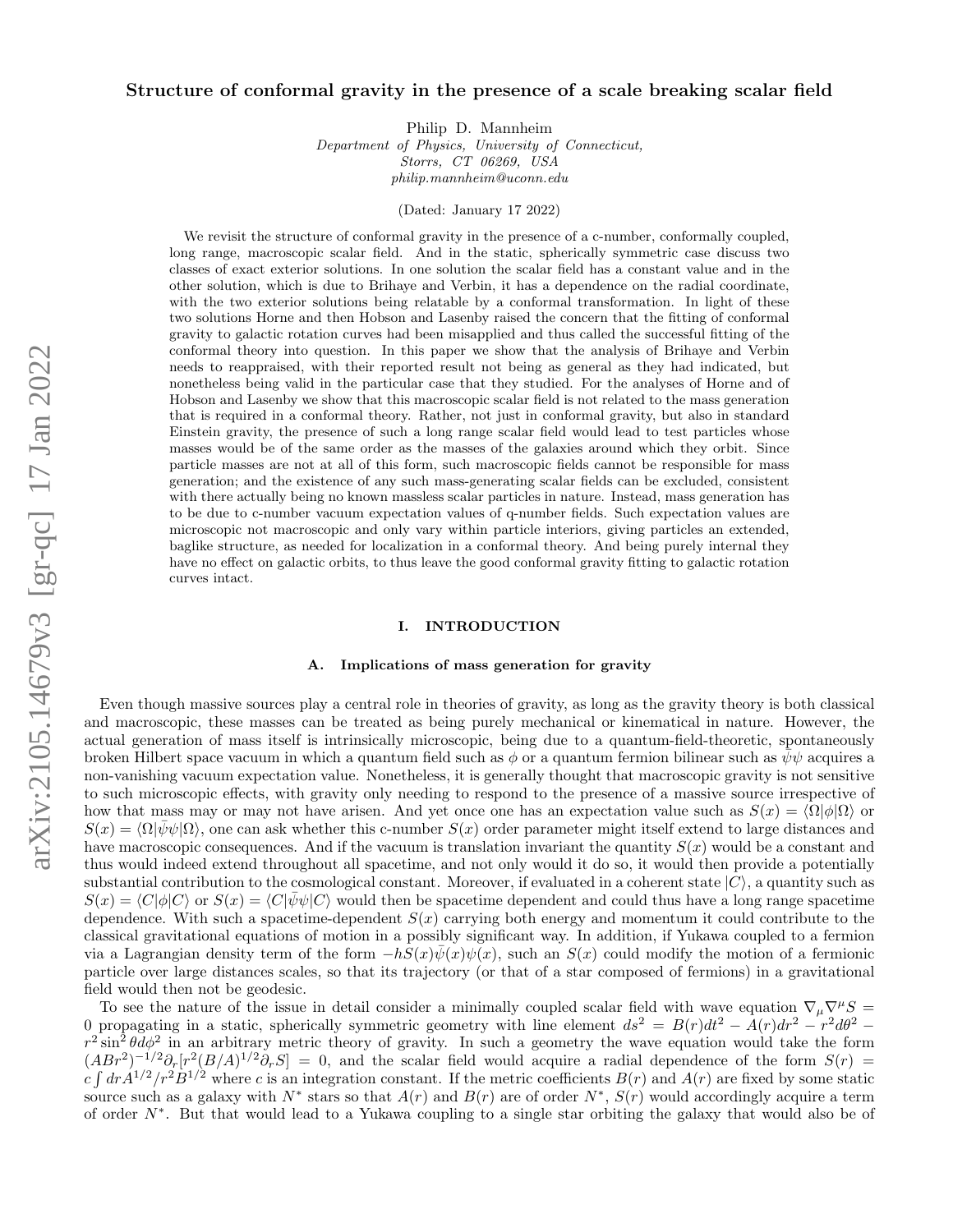order N∗ . Such a coupling could not be ascribed to the mass generation mechanism for a single star as it would be  $N^*$  times too large, and not only that, it would give an effect that would vary from one galaxy to the next as  $N^*$ itself would then vary.

Such a situation could for instance have been encountered in the scalar-tensor Brans-Dicke theory [\[1\]](#page-19-0), in which a macroscopic scalar field is coupled to Einstein gravity. However, Brans and Dicke only allowed the scalar field to couple to the gravitational sector and not to the matter sector. And as emphasized in  $[2]$ , any such coupling to the matter sector could impair the successes of the equivalence principle. The Brans-Dicke theory thus finesses the issue by not associating the macroscopic scalar field with mass generation, i.e., the Brans-Dicke scalar field does not Yukawa couple to propagating fermions. In the Brans-Dicke theory the lack of any such Yukawa coupling is essentially imposed by fiat. However, the typical Lagrangian density for a scalar field, viz.  $-[\nabla_{\mu}S\nabla^{\mu}S/2 - m^2S^2/2 + \lambda S^4]$ , has a discrete symmetry under  $S \to -S$ , and thus imposing this symmetry could actually forbid the presence of any  $-hS\psi\psi$  term as it would be odd under the discrete symmetry if  $\psi\psi$  is even. Alternatively, the scalar field could be associated with some very high mass scale such as a cosmological scale or a grandunified scale, scales that are not associated with low scale fermion masses.

In not Yukawa coupling the scalar field to the matter sector the Brans-Dicke theory avoids another problem. Specifically, while the c-number  $S(x)$  might describe the vacuum or a coherent state, quantizing fluctuations around either such configuration would give rise to propagating quantum scalar fields, which if Yukawa coupled to fermions would mediate interactions between fermions, in direct analog to photon or graviton exchange. These interactions would then be long range if the quantized scalar field is massless. There appears to be no sign of any such long range interaction, and concomitantly, there actually appears to be no known scalar (or pseudoscalar) particle that is in fact massless. Thus for the  $SU(2) \times U(1)$  electroweak theory for instance, while the vacuum expectation value of the Higgs field gives rise to fermion masses, the associated fluctuating scalar Higgs field that is excited out of the Higgs vacuum is actually massive, to thus lead to acceptably short range rather than long range interactions. In addition, the electroweak Higgs field is accompanied by a set of massless Goldstone bosons, and initially the exchange of these particles could give rise to long range interactions. However, via the Englert-Brout-Higgs mechanism these Goldstone bosons are incorporated into a matching set of gauge bosons that then become massive, with no massless Goldstone bosons being left in the spectrum. The electroweak theory thus nicely protects itself from the presence of any long range interaction that could be mediated by spin zero scalar or pseudoscalar particles, with this all being done at the microscopic, not macroscopic, level.

While these remarks would apply to any metric theory of gravity, for the conformal gravity theory of interest to us in this paper there are additional considerations. Specifically, in a theory that has a conformal symmetry there are no mass scales at the level of the Lagrangian. Consequently, all mass must be generated in the vacuum, and thus both the stars in a galaxy and a test particle that is orbiting around the galaxy must all acquire their masses by one and the same mechanism. Thus unlike in the Brans-Dicke case, one cannot decouple the mass generation mechanism for the stars in a gravitational source (the stars that fix the above  $A(r)$  and  $B(r)$  coefficients) from the mass generation mechanism for the test star that orbits around the galaxy. Thus if the scalar field does couple to the stars in the source, it must couple to the test particle too, and one is not free to ignore this coupling. Moreover, if one were to introduce a discrete  $S \to -S$  symmetry, while it might then prevent the scalar field from coupling to the test particle, it would equally prevent the scalar field from coupling to and giving mass to the particles in the source as well.

An additional, and quite unusual aspect of the conformal gravity theory is that even if there is a radially dependent macroscopic scalar field, according to [\[3\]](#page-19-2) it can actually hide itself by not contributing to the energy-momentum tensor in the region exterior to a static, spherically symmetric source. Its presence thus does not modify the exterior region solution for the metric that would have been obtained had it not been present at all. However, such a scalar field is not completely without consequence since, as noted in [\[4\]](#page-19-3) and [\[5\]](#page-19-4), its Yukawa coupling to a test particle (as realized via a test particle action of the form  $I_T = -h \int S(x)ds$  would lead to a trajectory for the test particle that is not geodesic. Such non-geodesic behavior would represent a challenge to the dark-matter-free conformal gravity fits to 138 galactic rotation curves given in  $[6–8]$  $[6–8]$ , fits that were based on the use of geodesic orbits. Thus in contrast to the Brans-Dicke study where the scalar field couples to the geometry but not to the test particle, in the conformal case the scalar field couples to the test particle but does not affect the geometry in the exterior region.

It is the purpose of this paper to revisit the analyses of  $[3]$ ,  $[4]$  and  $[5]$ , and show that they actually reinforce the point we raised above, namely that one cannot associate a radially varying, macroscopic scalar field with mass generation in the first place. Now initially this might not appear to be the case since the very fact that the scalar field causes the exterior region  $T_{\mu\nu}$  to vanish means that the strength of the scalar field is not fixed by the number N<sup>∗</sup> of stars in the source. However, it turns out that we need to reexamine the study made in [\[3\]](#page-19-2). Specifically, for a general static, spherically symmetric energy-momentum tensor there are only three independent components:  $T_{00}$ ,  $T_{rr}$  and  $T_{\theta\theta}$ . However, for the traceless  $T_{\mu\nu}$  required of a conformal theory there are only two, and as will become apparent below, the specific structure of the conformal gravitational equations actually make  $T^0{}_0 - T^r{}_r$  and  $T^r{}_r$  the optimal choice. And as noted in [\[3\]](#page-19-2), the vanishing of  $T^0_{\ 0} - T^r_{\ r}$  in the region exterior to the matter source would force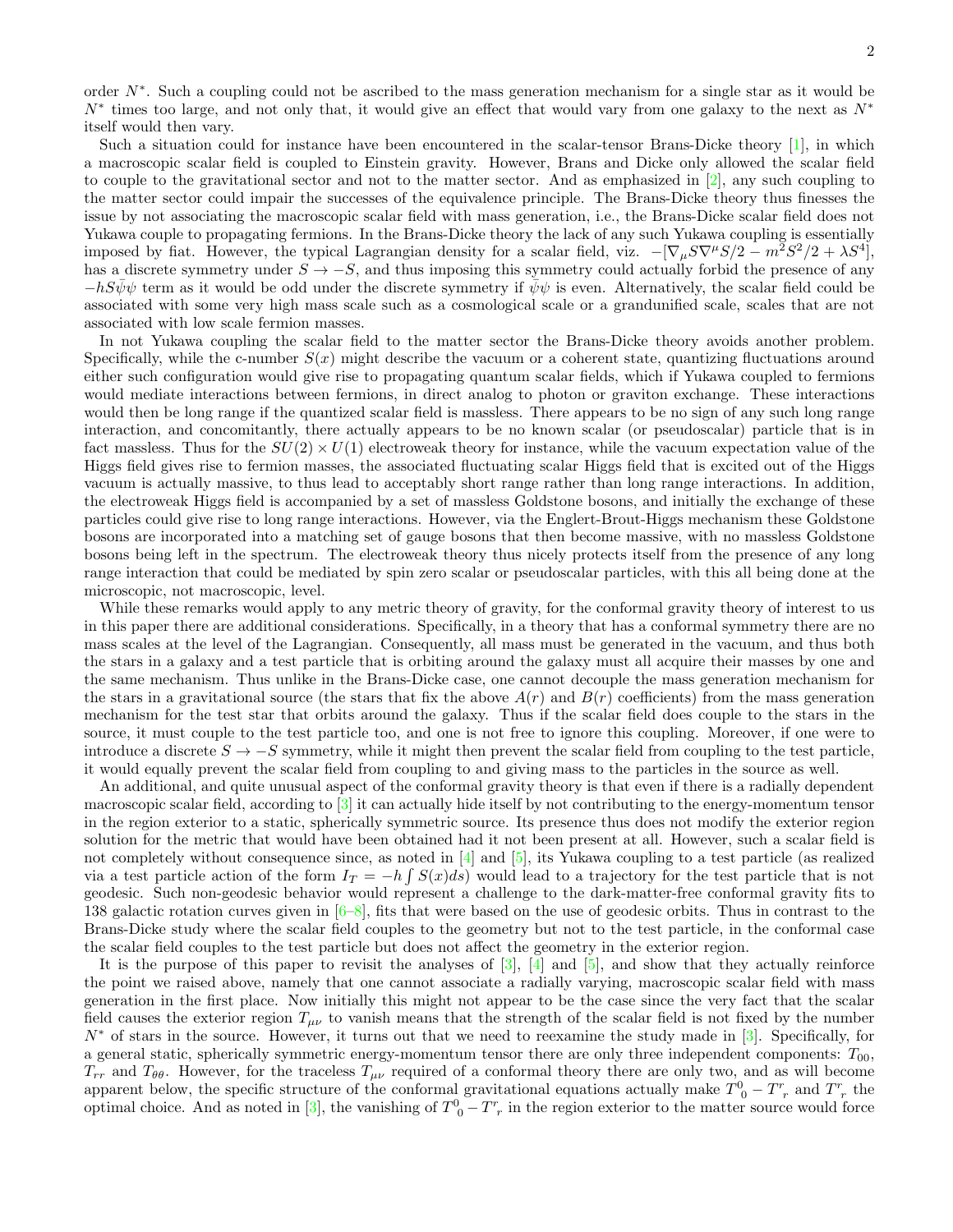a classical, macroscopic scalar field to have the form  $S(r) = 1/(b + ar)$ ; with the very vanishing of  $T^0_{\ 0} - T^r_{\ r}$  allowing the parameters  $a$  and  $b$  to not be fixed by any matter fields that are located in the interior region.

Now in their study Brihaye and Verbin and then subsequently Horne and then Hobson and Lasenby took  $T^r_{\ r}$ to vanish as well. However, we shall show below that this form for  $S(r)$  does not in and of itself actually cause  $T_r^r$  to vanish. That this could in principle be the case is due to the fact that for the general line element  $ds^2 =$  $B(r)dt^2 - A(r)dr^2 - r^2 d\theta^2 - r^2 \sin^2 \theta d\phi^2$  the covariant conservation of a traceless  $T_{\mu\nu}$  leads to

$$
\left(\frac{B'}{2B} - \frac{1}{r}\right)(T^0{}_0 - T^r{}_r) - \left(\frac{d}{dr} + \frac{4}{r}\right)T^r{}_r = 0.
$$
\n(1.1)

Consequently, at best the vanishing of  $T_0^0 - T_r^r$  could only constrain  $T_r^r$  to be of the form  $A/r^4$  where A is a constant. In our study below we will use the full set of equations of motion of the theory to show that  $T^r_{\;r}$  does not in fact vanish if  $b = 0$ , but does vanish if  $b \neq 0$ . With  $b \neq 0$  we now can set all the components of  $T_{\mu\nu}$  to zero and thus establish the result that had been assumed in  $[3-5]$  $[3-5]$  where the coefficient b had been taken to be non-zero. In order to actually get  $T_r^r$  to vanish we have to use the equations of motion, and this now does lead us to a relation between a and  $b$  and the metric coefficients produced by the interior region matter source, to thus force  $a$  and  $b$  to be of order  $N^*$  in the galactic case. (As noted in [\[4\]](#page-19-3), one can obtain a relation between the a and b parameters and the metric coefficients through the scalar field equation of motion, but as we show below, this does not force  $T^r$  to vanish.)

While mass generation is microscopic, nonetheless it is of interest to examine what would happen in the conformal theory if mass generation were to lead to a scalar field  $S(x)$  that did vary macroscopically and couple to a test particle with an action of the form  $I_T = -h \int S(x)ds$ . In this paper we shall examine this option in detail in the explicitly solvable model introduced in [\[3\]](#page-19-2), and explicitly demonstrate that such a test particle action would give rise to masses for test stars that were not of order one solar mass but of order the mass of the galaxy around which they orbit. Since it is thus not valid to ascribe mass generation to such a macroscopic field, the concerns raised in  $[4]$  and  $[5]$  (studies that used this  $I_T$  test particle action) are thus invalidated.

If mass generation is not to be associated with an  $S(x)$  that varies macroscopically then it must be associated with an  $S(x)$  that only varies on microscopic scales while being constant on large scales. Structures in which the order parameter  $S(x)$  only varies within the particles that it gives mass to are well established in flat spacetime dynamical theories where they are known as extended models or bag models of hadrons, i.e., models of hadrons with non-zero radii. In particular, they can arise in flat spacetime theories that have no intrinsic dimensional parameters. And it was this particular aspect of mass generation that first led [\[9,](#page-19-7) [10\]](#page-19-8) the present author to generalize these flat space concepts to curved space in a gravity theory, conformal gravity, in which there again would be no intrinsic dimensional parameters. Moreover, such extended structures are actually necessary in the conformal theory since the mechanism that generates mass dynamically generates extended structures at the same time, to thereby enable particles to localize into the stars and galaxies that are of relevance to astrophysics and cosmology. Moreover, in these dynamical models coherent states such as  $|C\rangle$  are in and of themselves not actually stable. (They would be stable if they had a non-trivial topology, though that is not the case here.) The coherent states only become stable in the presence of a positive energy fermion excited out of the filled negative energy Dirac sea. And in this stabilization mechanism the fermion becomes localized and the scalar field only varies from a constant value within the localization region. Thus the very nature of dynamical mass generation is such that there can be no macroscopic order parameters that vary radially on large distance scales. This is completely consistent with our showing in this paper that one could not ascribe mass generation to macroscopic scalar fields that do vary on large distance scales.

This paper is organized as follows. After introducing the conformal theory in the rest of this section, in Sec. [II](#page-4-0) we present the exact solution to the conformal theory in the static, spherically symmetric case in which there are no matter fields in the exterior region. In this analysis we present the linear potentials that are key to the conformal gravity theory fitting to galactic rotation curves, noting that there are actually two linear potentials of relevance, one due to the stars inside a local inhomogeneous matter source such as a galaxy and the other being due to the homogeneous global background cosmology. In Sec. [III](#page-7-0) we follow [\[3\]](#page-19-2) and augment the theory with a scalar field that is to be present in this exterior region, and investigate its implications for the behavior of the scalar field  $T_{\mu\nu}$ . This analysis enables us to establish that the linear potential remains in the solution and that the a and b parameters in the  $S(r) = 1/(b + ar)$  solution are of galactic and even cosmological scale. In Sec. [IV](#page-10-0) we discuss the implications of coupling the same scalar field to a test particle. As noted in  $[4]$  the linear potential contribution is removed from the test particle orbit in the  $S = 1/(b + ar)$  case, while it is not present at all in the  $S = 1/b$  case, with the effect of the linear potential thus being lost in both of the cases. However, in either case we establish that at the same time this would lead to a test particle that would acquire an unacceptable galactic or cosmological sized mass. In addition, we identify some inconsistencies in the calculation given in [\[4\]](#page-19-3). Moreover, while, as noted in [\[4,](#page-19-3) [5\]](#page-19-4), one can actually remove the key linear potential by a conformal transformation when there is just a single source and radial symmetry, in Sec. [V](#page-13-0) we show that this is not the case for a multiparticle source such as a spiral galaxy with axial not radial symmetry. Finally, in Sec. [VI](#page-14-0) we show that through use of the microscopic scalar field  $\langle C|\psi\psi|C\rangle$  that is appropriate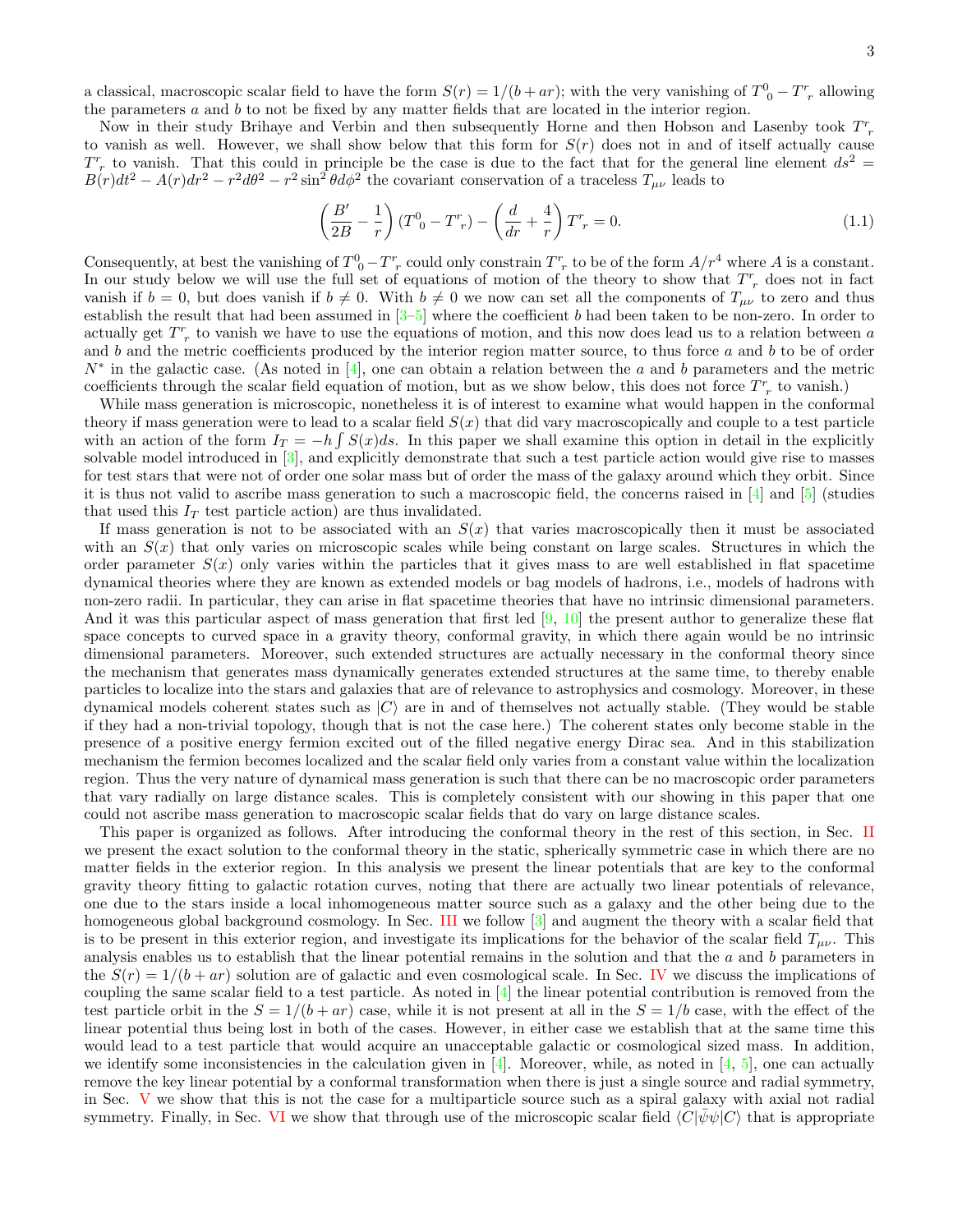to dynamical symmetry breaking test particles then move on standard geodesics. That this is the case is because in the self-consistent vacuum the conformal symmetry is broken in both the vacuum and the action, with the fermion that is excited out of the vacuum not being constrained to propagate according to a conformal invariant equation of motion, and with the linear potential term then not being removed even though the scalar field is macroscopically constant. In an appendix we follow [\[11\]](#page-19-9) and discuss the cosmological origin of the global linear potential, with there being a conformal and coordinate equivalence between the static, spherically symmetric geometries of relevance to galactic rotation curves and the comoving Robertson-Walker geometry of relevance to cosmology.

## B. The gravitational sector of conformal gravity

Conformal gravity has been advanced as a candidate alternate theory of gravity (see e.g. the reviews [\[11,](#page-19-9) [12\]](#page-19-10) and references therein). The theory is a pure metric theory of gravity that possesses all of the general coordinate invariance and equivalence principle structure of standard gravity while augmenting it with an additional symmetry, local conformal invariance, in which the action is left invariant under local conformal transformations on the metric of the form  $g_{\mu\nu}(x) \to e^{2\alpha(x)} g_{\mu\nu}(x)$  with arbitrary local phase  $\alpha(x)$ . Under such a symmetry a gravitational sector action that is to be a polynomial function of the Riemann tensor is uniquely prescribed, and with use of the Gauss-Bonnet theorem is given by (see e.g.  $[11]$ )

<span id="page-3-0"></span>
$$
I_{\rm W} = -\alpha_g \int d^4x \, (-g)^{1/2} C_{\lambda\mu\nu\kappa} C^{\lambda\mu\nu\kappa} \equiv -2\alpha_g \int d^4x \, (-g)^{1/2} \left[ R_{\mu\kappa} R^{\mu\kappa} - \frac{1}{3} (R^{\alpha}{}_{\alpha})^2 \right]. \tag{1.2}
$$

Here  $\alpha_g$  is a dimensionless gravitational coupling constant, and

$$
C_{\lambda\mu\nu\kappa} = R_{\lambda\mu\nu\kappa} - \frac{1}{2} \left( g_{\lambda\nu} R_{\mu\kappa} - g_{\lambda\kappa} R_{\mu\nu} - g_{\mu\nu} R_{\lambda\kappa} + g_{\mu\kappa} R_{\lambda\nu} \right) + \frac{1}{6} R^{\alpha}{}_{\alpha} \left( g_{\lambda\nu} g_{\mu\kappa} - g_{\lambda\kappa} g_{\mu\nu} \right) \tag{1.3}
$$

is the conformal Weyl tensor. (Here and throughout unless indicated to the contrary we follow the notation and conventions of [\[2\]](#page-19-1).)

With the Weyl action  $I_W$  given in  $(1.2)$  being a fourth-order derivative function of the metric, functional variation with respect to the metric  $g_{\mu\nu}(x)$  generates fourth-order derivative gravitational equations of motion of the form [\[11\]](#page-19-9)

<span id="page-3-1"></span>
$$
-\frac{2}{(-g)^{1/2}}\frac{\delta I_W}{\delta g_{\mu\nu}} = 4\alpha_g W^{\mu\nu} = 4\alpha_g \left[2\nabla_\kappa\nabla_\lambda C^{\mu\lambda\nu\kappa} - R_{\kappa\lambda}C^{\mu\lambda\nu\kappa}\right] = 4\alpha_g \left[W_{(2)}^{\mu\nu} - \frac{1}{3}W_{(1)}^{\mu\nu}\right] = T^{\mu\nu},\tag{1.4}
$$

where the functions  $W^{\mu\nu}_{(1)}$  and  $W^{\mu\nu}_{(2)}$  (respectively associated with the  $(R^{\alpha}_{\alpha})^2$  and  $R_{\mu\kappa}R^{\mu\kappa}$  terms in [\(1.2\)](#page-3-0)) are given by

$$
W^{\mu\nu}_{(1)} = 2g^{\mu\nu}\nabla_{\beta}\nabla^{\beta}R^{\alpha}_{\alpha} - 2\nabla^{\nu}\nabla^{\mu}R^{\alpha}_{\alpha} - 2R^{\alpha}_{\alpha}R^{\mu\nu} + \frac{1}{2}g^{\mu\nu}(R^{\alpha}_{\alpha})^{2},
$$
  
\n
$$
W^{\mu\nu}_{(2)} = \frac{1}{2}g^{\mu\nu}\nabla_{\beta}\nabla^{\beta}R^{\alpha}_{\alpha} + \nabla_{\beta}\nabla^{\beta}R^{\mu\nu} - \nabla_{\beta}\nabla^{\nu}R^{\mu\beta} - \nabla_{\beta}\nabla^{\mu}R^{\nu\beta} - 2R^{\mu\beta}R^{\nu}_{\beta} + \frac{1}{2}g^{\mu\nu}R_{\alpha\beta}R^{\alpha\beta},
$$
\n(1.5)

and where  $T^{\mu\nu}$  is the conformal invariant and thus traceless energy-momentum tensor associated with a conformal matter source. With the action being both general coordinate invariant and conformal invariant  $W^{\mu\nu}$  is automatically covariantly conserved and covariantly traceless (i.e., it obeys  $\nabla_{\nu}W^{\mu\nu} = 0$ ,  $g_{\mu\nu}W^{\mu\nu} = 0$ ) without the need to impose any gravitational equation of motion. And with I<sub>W</sub> being conformal invariant  $W_{\mu\nu}$  transforms as  $W_{\mu\nu} \to e^{-2\alpha(x)} W_{\mu\nu}$ under a local conformal transformation. In addition the Weyl tensor vanishes in geometries that are conformal to flat, so that in the homogeneous and isotropic conformal to flat background Robertson-Walker and de Sitter geometries of interest to cosmology the background  $W^{\mu\nu}$  is zero. Despite this, fluctuations (i.e., cosmological inhomogeneities such as the galaxies and stars of interest to us in this paper) around that background are not conformal to flat, with the fluctuating  $\delta W^{\mu\nu}$  then not being zero.

#### C. The matter sector

Since the light cone is left invariant under a local conformal transformation, in a conformal invariant theory there are no mass scales at the level of the Lagrangian, with all particles being massless. The generation of fermion mass scales in a conformal invariant theory has to be done in the vacuum, and is characterized by an order parameter  $S(x)$ (a vacuum expectation value). For the fermion and scalar field sector we take the matter action to be of the form

<span id="page-3-2"></span>
$$
I_M = -\int d^4x (-g)^{1/2} \left[ \frac{1}{2} \nabla_{\mu} S \nabla^{\mu} S - \frac{1}{12} S^2 R^{\mu}_{\ \mu} + \lambda S^4 + i \bar{\psi} \gamma^c V_c^{\mu}(x) [\partial_{\mu} + \Gamma_{\mu}(x)] \psi - h S \bar{\psi} \psi \right],\tag{1.6}
$$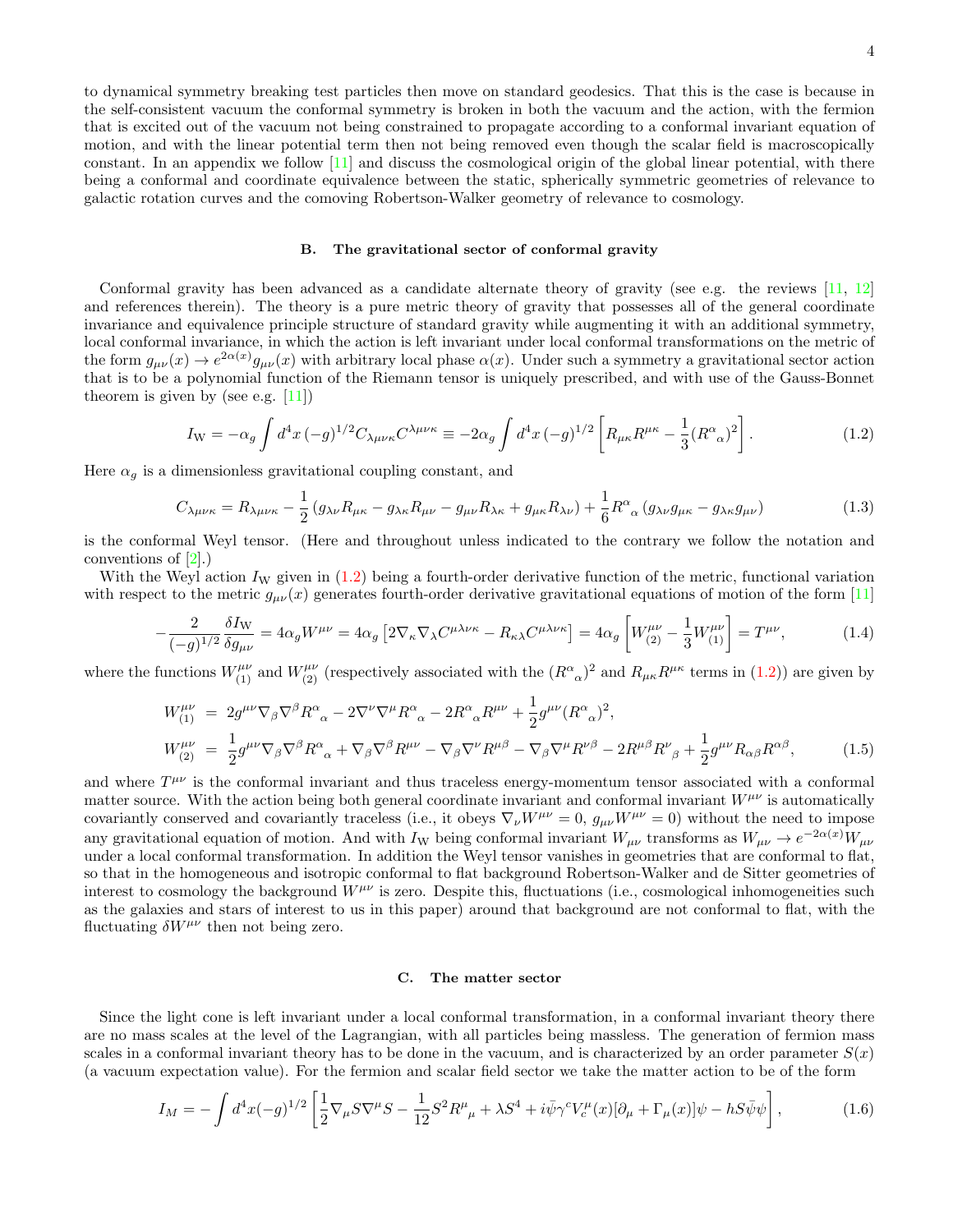<span id="page-4-6"></span>
$$
i\gamma^{c}V_{c}^{\mu}(x)[\partial_{\mu} + \Gamma_{\mu}(x)]\psi - hS\psi = 0, \qquad (1.7)
$$

<span id="page-4-3"></span>
$$
\nabla_{\mu}\nabla^{\mu}S + \frac{1}{6}SR^{\mu}_{\mu} - 4\lambda S^3 + h\bar{\psi}\psi = 0,
$$
\n(1.8)

while variation with respect to the metric yields an energy-momentum tensor of the form (first without use of any matter field equation of motion and then with)

<span id="page-4-4"></span>
$$
T^{\mu\nu} = i\bar{\psi}\gamma^{c}V_{\mu c}(x)[\partial_{\nu} + \Gamma_{\nu}(x)]\psi + \frac{2}{3}\nabla^{\mu}S\nabla^{\nu}S - \frac{1}{6}g^{\mu\nu}\nabla_{\alpha}S\nabla^{\alpha}S - \frac{1}{3}S\nabla^{\mu}\nabla^{\nu}S + \frac{1}{3}g^{\mu\nu}S\nabla_{\alpha}\nabla^{\alpha}S - \frac{1}{6}S^{2}\left(R^{\mu\nu} - \frac{1}{2}g^{\mu\nu}R^{\alpha}_{\alpha}\right) - g^{\mu\nu}[\lambda S^{4} + i\bar{\psi}\gamma^{c}V_{c}^{\mu}(x)[\partial_{\mu} + \Gamma_{\mu}(x)]\psi - hS\bar{\psi}\psi] = i\bar{\psi}\gamma^{c}V_{\mu c}(x)[\partial_{\nu} + \Gamma_{\nu}(x)]\psi + \frac{2}{3}\nabla^{\mu}S\nabla^{\nu}S - \frac{1}{6}g^{\mu\nu}\nabla_{\alpha}S\nabla^{\alpha}S - \frac{1}{3}S\nabla^{\mu}\nabla^{\nu}S + \frac{1}{3}g^{\mu\nu}S\nabla_{\alpha}\nabla^{\alpha}S - \frac{1}{6}S^{2}\left(R^{\mu\nu} - \frac{1}{2}g^{\mu\nu}R^{\alpha}_{\alpha}\right) - g^{\mu\nu}\lambda S^{4}.
$$
\n(1.9)

Use of the matter field equations of motion then confirms that the matter sector energy-momentum tensor is indeed traceless. Moreover, from the conformal invariance of  $I_M$  it follows that  $T_{\mu\nu}$  transforms as  $T_{\mu\nu} \to e^{-2\alpha(x)} T_{\mu\nu}$  under a local conformal transformation. With  $W_{\mu\nu}$  transforming the same way, the  $4\alpha_g W_{\mu\nu} = T_{\mu\nu}$  equation of motion is conformal invariant. We now proceed to look for static, spherically symmetric solutions to these equations. As such, these selfsame equations could be considered to be microscopic or macroscopic, and so we first explore them as macroscopic equations, and defer a discussion of them as microscopic ones to Sec. [VI.](#page-14-0)

## <span id="page-4-0"></span>II. THE EQUATIONS OF MOTION IN THE STATIC, SPHERICALLY SYMMETRIC CASE

For a static, spherically symmetric source the Weyl tensor, and thus  $W^{\mu\nu} = 2\nabla_{\kappa}\nabla_{\lambda}C^{\mu\lambda\nu\kappa} - R_{\kappa\lambda}C^{\mu\lambda\nu\kappa}$ , do not vanish, and thus in trying to solve the equation  $W^{\mu\nu} = T^{\mu\nu}/4\alpha_g$ , we have to deal with a fourth-order differential equation. As noted in  $[13]$ , it turns out that in the static, spherically symmetric case it is possible to greatly simplify the problem through use of the underlying conformal symmetry that the theory possesses. Specifically, under the general coordinate transformation

$$
\rho = p(r), \qquad B(r) = \frac{r^2 b(r)}{p^2(r)}, \qquad A(r) = \frac{r^2 a(r) p'^2(r)}{p^2(r)}, \tag{2.1}
$$

with an initially arbitrary function  $p(r)$ , the general static, spherically symmetric line element

<span id="page-4-2"></span>
$$
ds^{2} = b(\rho)dt^{2} - a(\rho)d\rho^{2} - \rho^{2}d\theta^{2} - \rho^{2}\sin^{2}\theta d\phi^{2}
$$
\n(2.2)

is brought to the form

$$
ds^{2} = \frac{p^{2}(r)}{r^{2}} \left[ B(r)dt^{2} - A(r)dr^{2} - r^{2}d\theta^{2} - r^{2}\sin^{2}\theta d\phi^{2} \right].
$$
 (2.3)

On now choosing  $p(r)$  according to

<span id="page-4-5"></span>
$$
-\frac{1}{p(r)} = \int^r \frac{dr}{r^2 [a(r)b(r)]^{1/2}},\tag{2.4}
$$

the function  $A(r)$  would then be set equal to  $1/B(r)$ , with the line element then being brought to the form

<span id="page-4-1"></span>
$$
ds^{2} = \frac{p^{2}(r)}{r^{2}} \left[ B(r)dt^{2} - \frac{dr^{2}}{B(r)} - r^{2}d\theta^{2} - r^{2}\sin^{2}\theta d\phi^{2} \right].
$$
 (2.5)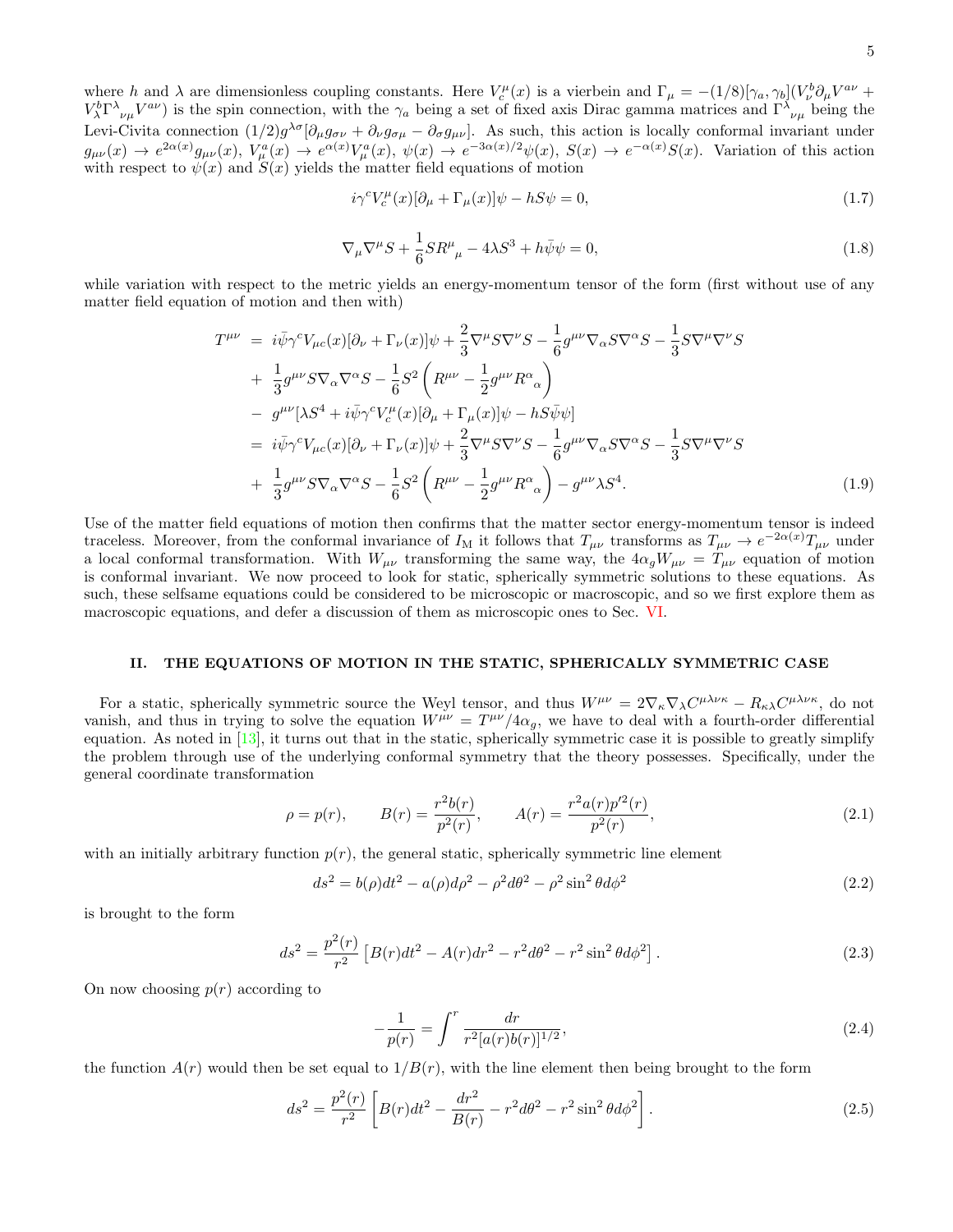<span id="page-5-0"></span>
$$
ds^{2} = B(r)dt^{2} - \frac{dr^{2}}{B(r)} - r^{2}d\theta^{2} - r^{2}\sin^{2}\theta d\phi^{2}.
$$
 (2.6)

Given [\(2.6\)](#page-5-0) we can determine the components of  $W_{\mu\nu}$  in a closed form. With the trace condition  $-BW^{00}$  +  $(1/B)W^{rr} + 2r^2W^{\theta\theta} = 0$  holding, we only need to express  $W^{00}$  and  $W^{rr}$  in terms of  $B(r)$ . In [\[13\]](#page-19-11) it was shown that  $\overline{W}^r$  is given without any approximation at all as

<span id="page-5-2"></span>
$$
W_r^r = \frac{1}{3r^4}(1+y^3y''),\tag{2.7}
$$

where  $y^2 = r^2 B' - 2rB$ . Then in [\[9\]](#page-19-7) it was shown that

<span id="page-5-1"></span>
$$
\frac{3}{B} \left( W^0{}_0 - W^r{}_r \right) = B'''' + \frac{4}{r} B'''.
$$
\n(2.8)

(The right-hand side of [\(2.8\)](#page-5-1) is the radial component of  $\vec{\nabla}^4 B$ .) Both [\(2.7\)](#page-5-2) and (2.8) are remarkably compact.

In the presence of a source the relevant components of  $(1.4)$  take the form

<span id="page-5-3"></span>
$$
B'''' + \frac{4}{r}B''' = \frac{3}{4\alpha_g B} (T^0{}_0 - T^r{}_r) = f(r), \tag{2.9}
$$

<span id="page-5-5"></span>
$$
\frac{1}{3r^4}(1+y^3y'') = \frac{T^r}{4\alpha_g},\tag{2.10}
$$

with  $(2.9)$  serving to define  $f(r)$ .

The solution to  $(2.9)$  can be determined in closed form and is given by  $[9]$ 

<span id="page-5-4"></span>
$$
B(r) = B_0(r) - \frac{r}{2} \int_0^r dr' r'^2 f(r') - \frac{1}{6r} \int_0^r dr' r'^4 f(r') - \frac{1}{2} \int_r^\infty dr' r'^3 f(r') - \frac{r^2}{6} \int_r^\infty dr' r' f(r'). \tag{2.11}
$$

In  $(2.11)$  we have included an allowable  $B_0(r)$  contribution that identically satisfies  $B_0'''' + (4/r)B_0''' = 0$  at all points r, i.e., including those where  $f(r)$  is non-zero.

To constrain the  $B_0(r)$  term we note that the  $f(r)$ -dependent term is due to sources that are associated with an expressly non-vanishing  $W_{\mu\nu}$  (i.e., inhomogeneities in the cosmological background), while the  $B_0(r)$  term is associated with sources for which  $W_{\mu\nu}$  expressly vanishes everywhere (viz. the cosmological background itself). There are two ways in which the fourth-order derivative function  $W_{\mu\nu}$  could vanish identically everywhere: the Weyl tensor itself could vanish or the Weyl tensor could obey  $2\nabla_{\kappa}\nabla_{\lambda}C^{\mu\lambda\nu\kappa} - R_{\kappa\lambda}C^{\mu\lambda\nu\kappa} = 0$ . With the non-vanishing components of of the Weyl tensor being given by  $B'' - 2B'/r + 2(B-1)/r^2$ , for vanishing  $C^{\mu\lambda\nu\kappa}$  the solution is given as  $B_0(r) = 1 + \gamma_0 r - K_0 r^2$  where, as discussed in the appendix,  $\gamma_0$  and  $K_0$  are universal constants that are associated with the cosmological background. For  $2\nabla_{\kappa}\nabla_{\lambda}C^{\mu\lambda\nu\kappa} - R_{\kappa\lambda}C^{\mu\lambda\nu\kappa} = 0$  the two other solutions required for the fourthorder derivative  $W_{\mu\nu} = 0$  equation are given by  $B_0(r) = w_0 + u_0/r$ . Since this solution has to hold everywhere a finiteness condition at  $r = 0$  excludes the  $u_0/r$  term. Hence in the following we set  $B_0(r) = 1 + w_0 + \gamma_0 r - K_0 r^2$ . On defining  $B^*(r)$  as the  $f(r)$ -dependent component of  $B(r)$  that is given in [\(2.11\)](#page-5-4), we can express the full  $B(r)$  as  $B(r) = B_0(r) + B^*(r).$ 

From  $(2.11)$  it follows that  $(2.10)$  takes the form (see e.g. the analogous discussion in [\[4\]](#page-19-3))

<span id="page-5-7"></span>
$$
\frac{1}{12r^4} \left[ 4 + \int_0^r dr' r'^2 f(r') \int_0^r dr' r'^4 f(r') - \left( \int_r^\infty dr' r'^3 f(r') - 2w_0 - 2 \right)^2 - 2\gamma_0 \int_0^r dr' r'^4 f(r') \right] = \frac{T^r}{4\alpha_g}.
$$
 (2.12)

On evaluating the non-vanishing components of the Weyl tensor for the  $B(r)$  given in  $(2.11)$  we obtain

<span id="page-5-6"></span>
$$
B'' - \frac{2}{r}B' + \frac{2}{r^2}(B - 1) = -\frac{1}{r^3} \int_0^r dr' r'^4 f(r') - \frac{1}{r^2} \int_r^\infty dr' r'^3 f(r') + \frac{2w_0}{r^2},\tag{2.13}
$$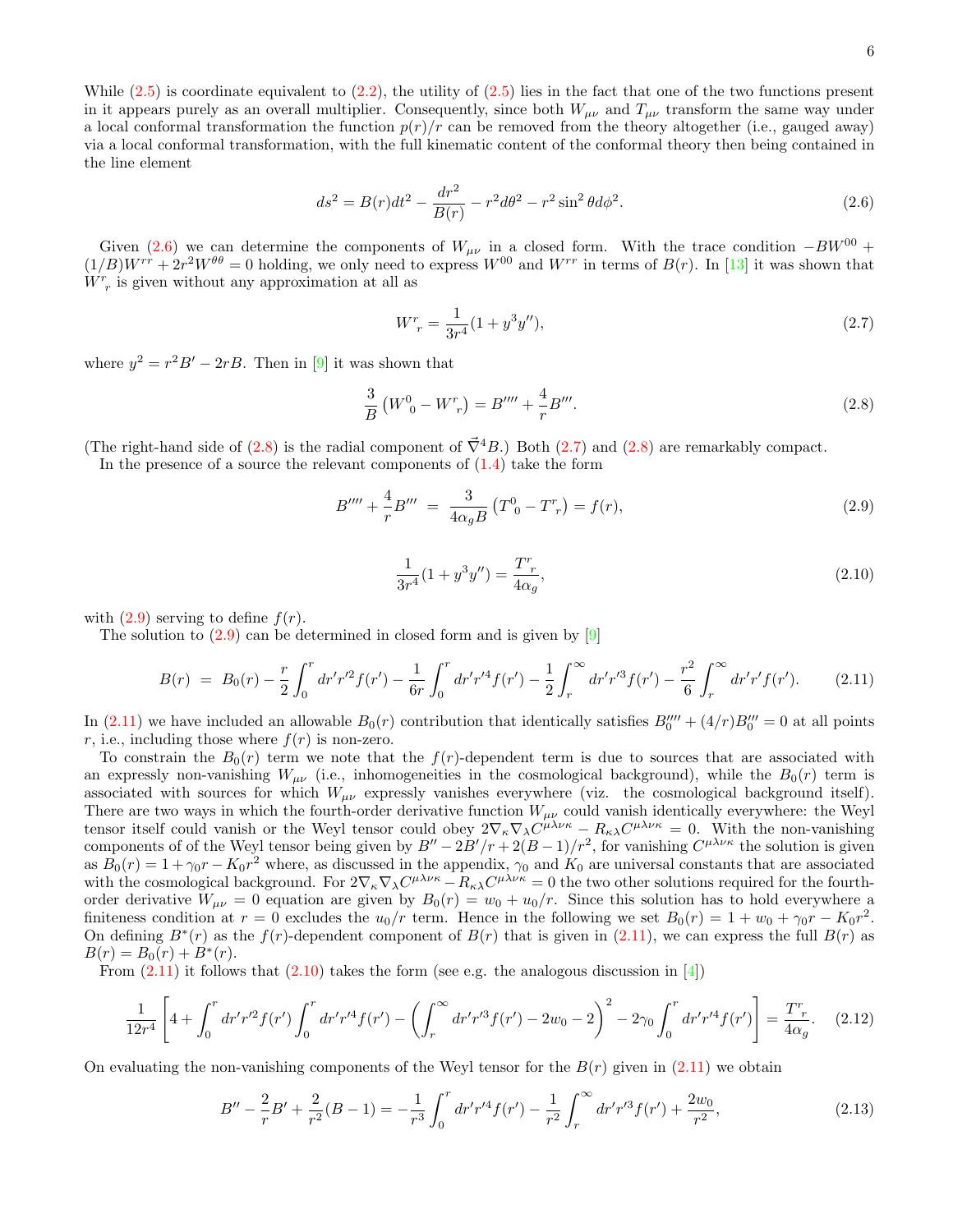to thus confirm that the non-vanishing of the matter source  $f(r)$  leads to a non-vanishing Weyl tensor.

For the metric given in [\(2.6\)](#page-5-0) the various components of the Ricci tensor take the form

<span id="page-6-4"></span>
$$
R_{rr} = \frac{B''}{2B} + \frac{B'}{rB}, \quad R_{\theta\theta} = -1 + rB' + B, \quad R_{\phi\phi} = \sin^2\theta R_{\theta\theta},
$$
  

$$
R_{tt} = -\frac{B''B}{2} - \frac{B'B}{r}, \quad R^{\alpha}{}_{\alpha} = B'' + \frac{4B'}{r} + \frac{2B}{r^2} - \frac{2}{r^2}.
$$
 (2.14)

Thus in the solution given in  $(2.11)$  the Ricci scalar is given by

$$
R^{\alpha}{}_{\alpha} = -\frac{3}{r} \int_0^r dr' r'^2 f(r') - \frac{1}{r^2} \int_r^{\infty} dr' r'^3 f(r') - 2 \int_r^{\infty} dr' r' f(r') - 12K_0 + \frac{6\gamma_0}{r} + \frac{2w_0}{r^2}.
$$
 (2.15)

Some simplification of the general  $B(r)$  is possible depending on how the matter sources are distributed. Since  $f(r)$ is produced by inhomogeneities in the cosmological background,  $f(r)$  will get contributions from both nearby matter and distant matter. The nearby matter is associated with any given galaxy of interest and the distant matter will be composed of large structures such as clusters of galaxies. While we will need to take the spiral (i.e., non-spherical) nature of galaxies composed of  $N^*$  stars into consideration below, for the moment we shall take the nearby matter to consist of a static, spherically symmetric source of radius  $R_0$  with its center situated at the origin of the coordinate system that we are using, so that its contribution to  $f(r)$  is only non-zero in an  $r < R_0$  region. Similarly, we shall take the large scale structure contribution to begin at some cluster of galaxies scale  $R_1$ . There is thus a region  $R_0 < r < R_1$ in which  $f(r)$  is zero. In this region  $B(r)$  takes the form

<span id="page-6-0"></span>
$$
B(R_0 < r < R_1) = 1 + w_0 + \gamma_0 r - K_0 r^2 - \frac{1}{6r} \int_0^{R_0} dr' r'^4 f(r') - \frac{r}{2} \int_0^{R_0} dr' r'^2 f(r')
$$

$$
- \frac{1}{2} \int_{R_1}^{\infty} dr' r'^3 f(r') - \frac{r^2}{6} \int_{R_1}^{\infty} dr' r' f(r'). \tag{2.16}
$$

On defining

<span id="page-6-3"></span>
$$
-2\beta^* = -\frac{1}{6} \int_0^{R_0} dr' r'^4 f(r'), \qquad \gamma^* = -\frac{1}{2} \int_0^{R_0} dr' r'^2 f(r'), \qquad w^* = -\frac{1}{2} \int_{R_1}^{\infty} dr' r'^3 f(r'), \qquad \kappa^* = \frac{1}{6} \int_{R_1}^{\infty} dr' r' f(r'),
$$
  
\n
$$
w = 1 + w_0 + w^*, \quad u = -2\beta^*, \quad v = \gamma_0 + \gamma^*, \quad K = K_0 + \kappa^*,
$$
\n(2.17)

we can write  $(2.16)$  as

<span id="page-6-1"></span>
$$
B(R_0 < r < R_1) = w - Kr^2 + \frac{u}{r} + vr,
$$
\n(2.18)

to thus possess Newtonian, linear, and quadratic potentials. The  $\beta^*$  and  $\gamma^*$  terms (per star) are fixed by the behavior of  $f(r)$  in the  $r < R_0$  region (and would be replaced by  $N^*\beta^*$  and  $N^*\gamma^*$  for a galaxy with  $N^*$  stars), while the  $w^*$ and  $\kappa^*$  terms are fixed by the behavior of  $f(r)$  in the  $r > R_1$  region. All four of the  $\beta^*, \gamma^*, w^*$  and  $\kappa^*$  terms would be zero unless  $f(r)$  is non-vanishing in the relevant regions, i.e., only if, as per  $(2.13)$ , the Weyl tensor is non-vanishing in those regions too. While the quadratic  $-\kappa^* r^2$  term has the same form as a  $-K_0 r^2$  de Sitter term we should note that they are not equivalent as the  $-\kappa^* r^2$  term only has the form that it does in the  $r < R_1$  region, while the de Sitter form holds for all r. For the  $-\kappa^* r^2$  term we must use the full  $-(r^2/6)\int_r^{\infty} dr' r' f(r')$  term given in [\(2.11\)](#page-5-4) in the  $r > R_1$  region. The  $-\kappa^* r^2$  term is associated with a non-vanishing Weyl tensor, while the  $-K_0 r^2$  term is associated with a Weyl tensor that vanishes.

As constructed, the existence of the solution given in  $(2.18)$  with its dimensionful u, v and K parameters is indicative of spontaneous symmetry breaking, since the very existence of solutions to a set of equations that have lower symmetry than the equations themselves is characteristic of spontaneous symmetry breaking. Since the underlying theory in the conformal gravity case is conformal invariant (and thus scaleless), the existence of a solution to the theory that then has a scale can only be brought about by spontaneous symmetry breaking in a Hilbert space with a spontaneously broken vacuum. This would then be realized by the  $S(x)$  field provided it is not an elementary field but is instead associated with a c-number expectation value of appropriate q-number fields.

In the exterior  $R_0 < r < R_1$  region inserting  $(2.18)$  into  $(2.10)$  yields

<span id="page-6-2"></span>
$$
\frac{1}{3r^4}(1+y^3y'') = \frac{1}{3r^4}\left[1+3uv-w^2\right] = \frac{T^r(R_0 < r < R_1)}{4\alpha_g}.
$$
\n(2.19)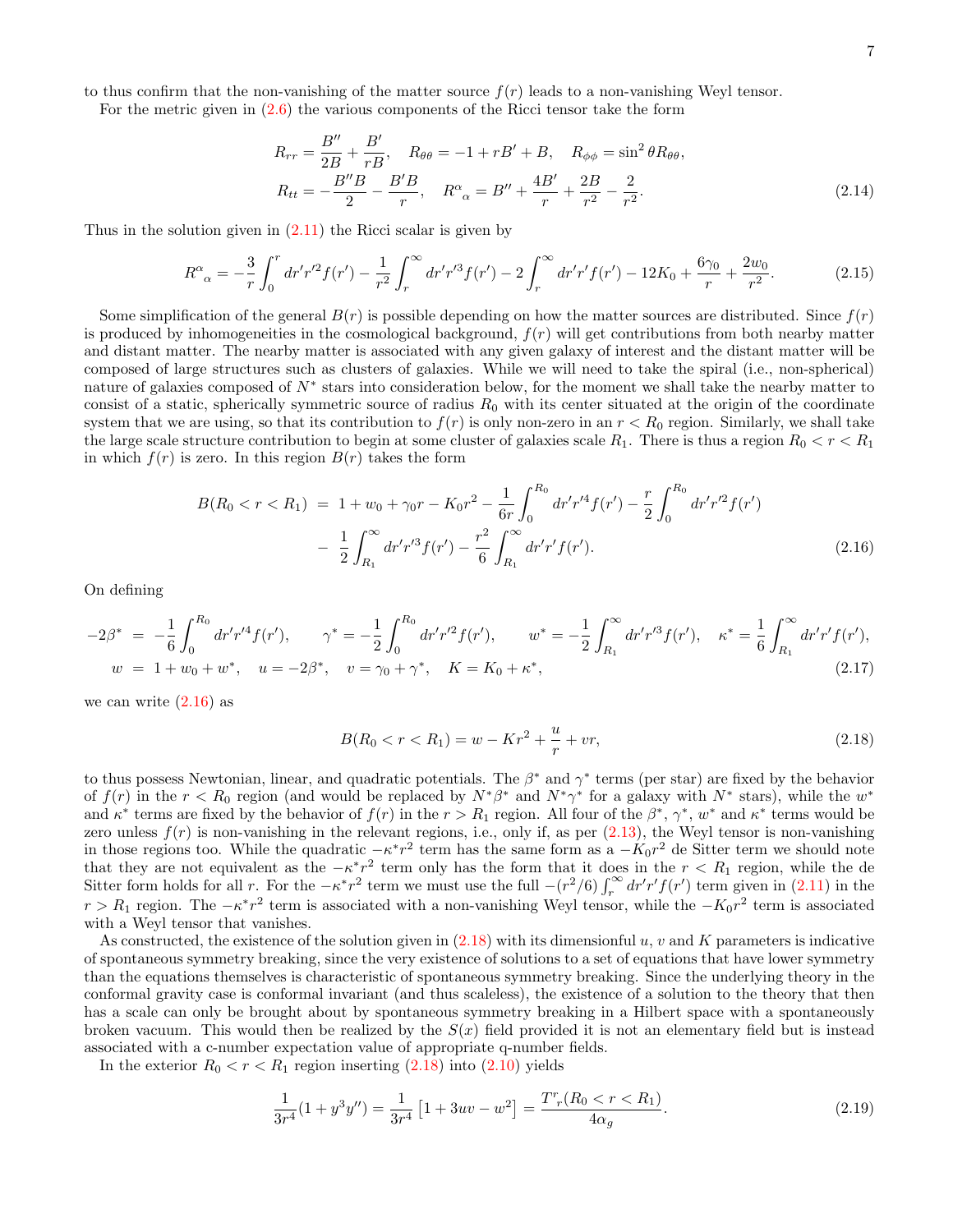If we now take  $T_r^r$  to vanish in  $R_0 < r < R_1$  (i.e., for the moment with no matter fields in that region), then from  $(2.19)$  we fix

$$
w^2 = 1 + 3uv,\tag{2.20}
$$

and up to a renaming of the coefficients given in  $\left[13\right]$  we recover the exterior solution given there, viz.

<span id="page-7-1"></span>
$$
B(R_0 < r < R_1) = (1 + 3uv)^{1/2} + \frac{u}{r} + vr - Kr^2,
$$
\n(2.21)

a solution that may also be found in [\[14\]](#page-19-12). In terms of the parameters given in  $(2.17)$  the  $w^2 = 1+3uv$  relation takes the form  $(w_0 + w^*)^2 + 2w_0 + 2w^* + 6\gamma^*\beta^* + 6\gamma_0\beta^* = 0$ , with this relation following from  $(2.12)$  in any region in which  $f(r)$ vanishes provided  $T_{r}^{r}$  also vanishes in that region. It was for a metric of the form given in  $(2.21)$  that the conformal theory was successfully applied to galactic rotation curves in  $[6-8]$ , with fixed fitted parameters  $\beta^* = 1.48 \times 10^5$  cm per solar mass,  $\gamma^* = 5.42 \times 10^{-41}$  cm<sup>-1</sup> per solar mass,  $\gamma_0 = 3.06 \times 10^{-30}$  cm<sup>-1</sup> (viz. explicitly a cosmological scale), and  $\kappa^* = 9.54 \times 10^{-54}$  cm<sup>-2</sup> (viz. explicitly a cluster of galaxies scale) for all the galactic rotation curves in the entire 138 galaxy sample, and with the particles orbiting in the galaxies being taken to be geodesic.

The derivation leading to [\(2.21\)](#page-7-1) presupposed that there was no scalar field present in the exterior  $R_0 < r < R_1$ region. For  $(2.21)$  to continue to hold when there is scalar field in that region requires that the behavior of  $S(r)$  in the  $R_0 < r < R_1$  region be such that it does in fact cause both  $T_{0}^0 - T_{r}^r$  and  $T_{r}^r$  to vanish there. We thus now explore the degree to which this is or is not the case.

#### <span id="page-7-0"></span>III. SOLVING THE EQUATIONS OF MOTION WITH A MACROSCOPIC SCALAR FIELD

## A. The general case

To obtain an exact solution to the equations of motion in the exterior  $R_0 < r < R_1$  region in the case when there are non-vanishing fields in that region, we restrict the source to just a macroscopic scalar field  $S(x)$ . Following [\[3\]](#page-19-2) we look to see if we can have a non-trivial scalar field and yet nonetheless still get  $T_{\mu\nu}$  to vanish in the exterior  $R_0 < r < R_1$  region. Thus in the static, spherically symmetric case we take  $S(x)$  to depend on the radial coordinate r. Then, given the metric in  $(2.6)$  and a scalar sector of the form that  $(1.8)$  and  $(1.9)$  would take if the fermion sector is excluded, in the exterior  $R_0 < r < R_1$  region we obtain

$$
T^0_{\ 0} - T^r_{\ r} = \frac{B}{3}(SS'' - 2S'^2),\tag{3.1}
$$

<span id="page-7-3"></span>
$$
T_r^r = \frac{B}{2}S'^2 + \frac{B'}{6}SS' + \frac{2B}{3r}SS' + \frac{B'}{6r}S^2 + \frac{B}{6r^2}S^2 - \frac{1}{6r^2}S^2 - \lambda S^4,\tag{3.2}
$$

while the pure scalar sector of  $(1.8)$  becomes

<span id="page-7-2"></span>
$$
BS'' + B'S' + \frac{2B}{r}S' + \frac{S}{6}\left(B'' + \frac{4B'}{r} + \frac{2B}{r^2} - \frac{2}{r^2}\right) - 4\lambda S^3 = 0.
$$
\n(3.3)

To find an exterior solution it was suggested in [\[3\]](#page-19-2) to set  $T^0{}_0 - T^r{}_r = 0$  [\[15\]](#page-19-13). This then requires that  $SS'' = 2S'^2$ , with integrals

<span id="page-7-4"></span>
$$
S' = -aS^2, \t S(r) = \frac{1}{b+ar}, \t (3.4)
$$

where a and b are integration constants. If we insert  $(3.3)$  into  $(3.2)$  we obtain

<span id="page-7-5"></span>
$$
T^r_{\ r} = -\frac{B}{4}SS'' + \frac{B}{2}S'^2 - \frac{B'}{12}SS' + \frac{B}{6r}SS' - \frac{B''}{24}S^2 + \frac{B}{12r^2}S^2 - \frac{1}{12r^2}S^2.
$$
 (3.5)

With  $(3.4)$  we can rewrite  $(3.5)$  as

<span id="page-7-6"></span>
$$
T_r^r = a\frac{B'}{12}S^3 - a\frac{B}{6r}S^3 - \frac{B''}{24}S^2 + \frac{B}{12r^2}S^2 - \frac{1}{12r^2}S^2.
$$
 (3.6)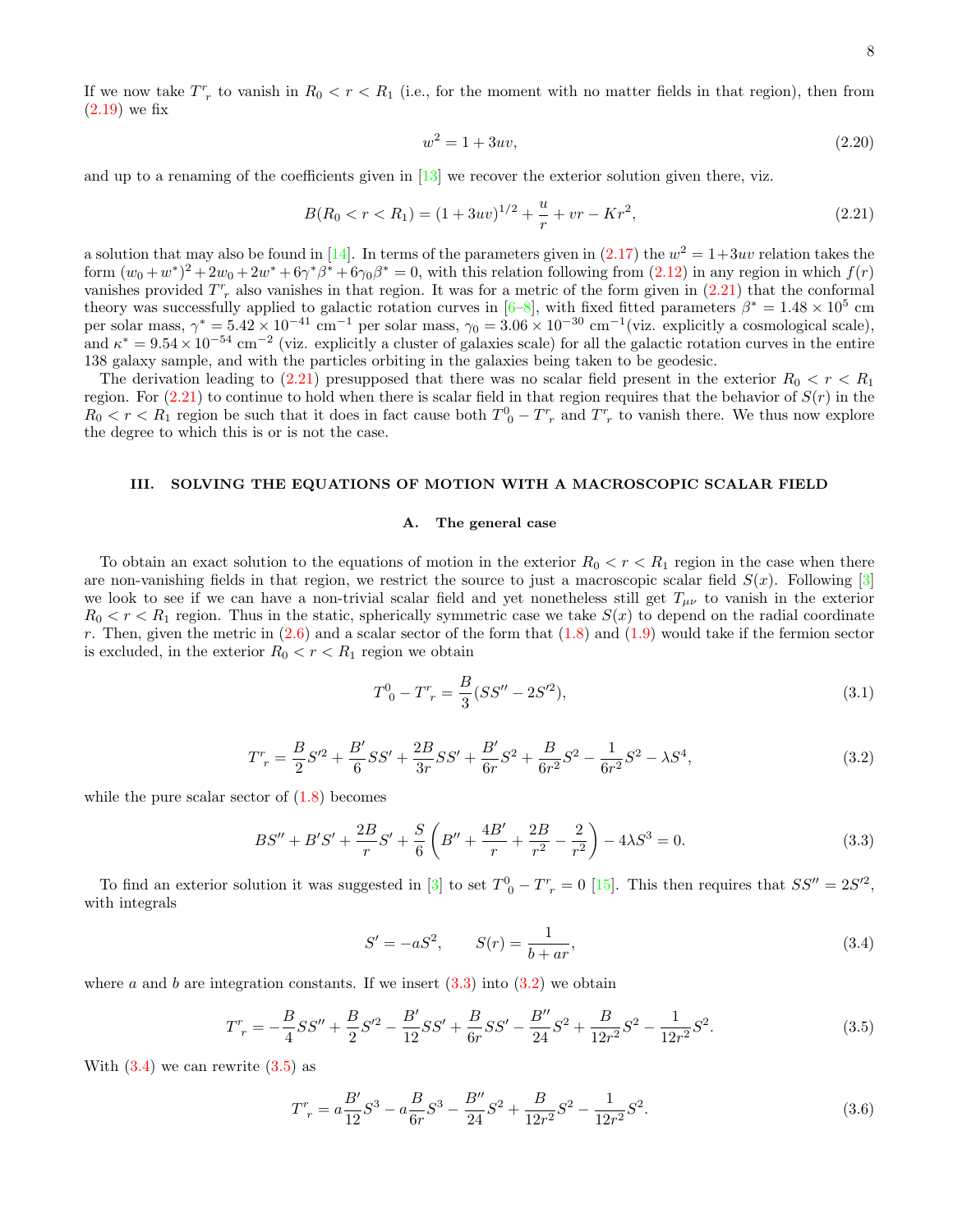Now the intent of [\[3\]](#page-19-2), [\[4\]](#page-19-3) and [\[5\]](#page-19-4) was to have the vanishing of  $T^0_{\ 0} - T^r_{\ r}$  cause  $T^r_{\ r}$  to vanish as well. As we see from  $(3.6)$ , for an as yet unspecified form for  $B(r)$  this is not the case (and not even if we were to set  $a = 0$ ). To see why  $T^r$  could not vanish even in principle absent further information of some sort, we recall that we had noted above that because of its tracelessness and covariant conservation  $T_{\mu\nu}$  and thus equally  $W_{\mu\nu}$  obey

<span id="page-8-0"></span>
$$
\left(\frac{B'}{2B} - \frac{1}{r}\right)(T^0{}_0 - T^r{}_r) - \left(\frac{d}{dr} + \frac{4}{r}\right)T^r{}_r = 0, \qquad \left(\frac{B'}{2B} - \frac{1}{r}\right)(W^0{}_0 - W^r{}_r) - \left(\frac{d}{dr} + \frac{4}{r}\right)W^r{}_r = 0. \tag{3.7}
$$

Thus from [\(3.7\)](#page-8-0) we see that even if we set  $T_0^0 - T_r^r = 0$ , then at best we would could only constrain  $T_r^r$  to be of the form  $A/r^4$ , where A is a constant that decouples from  $(3.7)$ . To see whether or not we could still secure  $A = 0$ anyway we need to impose the gravitational equations of motion given in  $(2.9)$  and  $(2.10)$ , as this is the only further information involving  $T_r^r$  that is available. And as we shall, while it actually is then possible to secure  $A = 0$  it is not automatic, and one can find solutions in which  $A \neq 0$  as well.

## B. Solving the gravitational equations of motion

To facilitate the evaluation of  $(3.2)$  and  $(3.3)$  we insert  $(3.4)$  into both of these two equations and obtain

$$
T_r^r = \frac{a^2 B}{2} S^4 - \frac{a B'}{6} S^3 - \frac{2a B}{3r} S^3 + \frac{B'}{6r} S^2 + \frac{B}{6r^2} S^2 - \frac{1}{6r^2} S^2 - \lambda S^4,
$$
\n(3.8)

$$
2a^2BS^4 - aB'S^3 - \frac{2a}{r}S^3 + \frac{S^2}{6}\left(B'' + \frac{4B'}{r} + \frac{2B}{r^2} - \frac{2}{r^2}\right) - 4\lambda S^4 = 0.
$$
 (3.9)

With  $S(r) = 1/(b + ar)$ , on multiplying through by  $S<sup>4</sup>$  and conveniently by  $6r<sup>2</sup>$  we obtain

$$
6r^2S^{-4}T^r = 3a^2r^2B - ar^2B'S^{-1} - 4aBrS^{-1} + rB'S^{-2} + BS^{-2} - S^{-2} - 6r^2\lambda,
$$
\n(3.10)

$$
12a^{2}r^{2}B - 6ar^{2}B'S^{-1} - 12arBS^{-1} + S^{-2}(r^{2}B'' + 4rB' + 2B - 2) - 24r^{2}\lambda = 0.
$$
\n(3.11)

On inserting  $(2.18)$ , on using  $(2.19)$  (but without setting  $T_r^r = 0$ ), and on setting  $B(R_0 < r < R_1)$  equal to a for the moment generic  $w + u/r + vr - Kr^2$  (i.e., without regard to [\(2.16\)](#page-6-0) and [\(2.17\)](#page-6-3)), for the respective  $T^r$  and scalar field equations we then obtain

$$
\frac{8\alpha_g S^{-4}}{r^2} (1 + 3uv - w^2) = 6r^2 S^{-4} T^r = r^2 \left( -abv - 6\lambda - 3Kb^2 - a^2 \right) + r \left( 2b^2 v - 2abw - 2ab \right) + wb^2 - b^2 - 3abu,
$$
\n(3.12)

<span id="page-8-1"></span>
$$
r^{2} \left(-6abv - 24\lambda - 12Kb^{2} + 2a^{2}w - 2a^{2}\right) + r \left(6b^{2}v - 8abw - 4ab + 6a^{2}u\right) + 2wb^{2} - 2b^{2} - 6abu = 0.
$$
 (3.13)

From the need to satisfy the scalar field equation given in  $(3.13)$  for all r it follows that

<span id="page-8-2"></span>
$$
-3abv - 12\lambda - 6Kb^2 + a^2w - a^2 = 0, \quad 3b^2v - 4abw - 2ab + 3a^2u = 0, \quad wb^2 - b^2 - 3abu = 0. \tag{3.14}
$$

We note that  $(3.14)$  does not force  $w^2 - 1 - 3uv$  to vanish. On inserting  $(3.14)$  into the  $T_r^r$  equation given in  $(3.12)$ we obtain

<span id="page-8-4"></span>
$$
\frac{8\alpha_g}{r^2}(1+3uv-w^2) = \frac{1}{(b+ar)^4} \left[ \frac{r^2}{2} \left( abv - a^2 - a^2w \right) + \frac{2ar}{3} \left( bw - b - 3au \right) \right]. \tag{3.15}
$$

Noting now that for general a and b the two sides of  $(3.15)$  have a totally different dependence on r, from  $(3.15)$  we can conclude that both sides of  $(3.15)$  must vanish separately, i.e., that  $T_r^r$  and thus  $W_r^r$  must vanish after all. We thus obtain

<span id="page-8-5"></span><span id="page-8-3"></span>
$$
1 + 3uv - w2 = 0 \quad bw - b - 3au = 0, \quad abv - a2 - a2w = 0,
$$
\n(3.16)

so that now we can set  $w^2 - 1 - 3uv = 0$ . The latter two relations given in [\(3.16\)](#page-8-5) are compatible with those given in  $(3.14)$ . And thus for general a and b there is a consistent overall completely exact solution of the form

<span id="page-8-6"></span>
$$
w^{2} = 1 + 3uv, \quad b(w - 1) = 3au, \quad b^{2}v = 2ab + 3a^{2}u, \quad 6\lambda + 3Kb^{2} = -2a^{2} - a^{2}w.
$$
\n(3.17)

(The third equations given in  $(3.16)$  and  $(3.17)$  are not independent of the first two, but for convenience we list them.) With  $(3.17)$  we thus recover the result assumed but not apparently derived in [3-[5\]](#page-19-4) that  $w^2 = 1 + 3uv$ .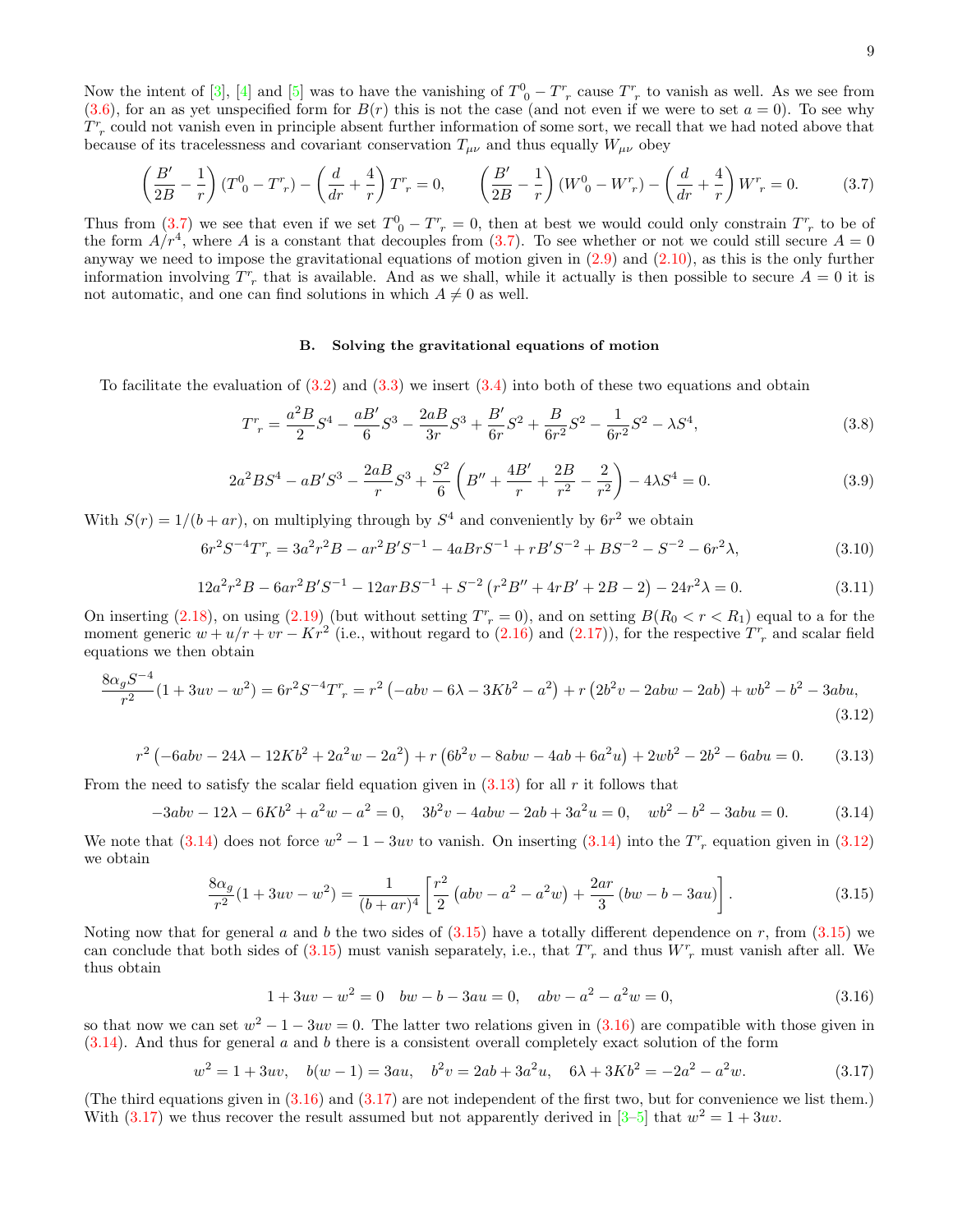#### <span id="page-9-3"></span>C. A special case:  $a = 0$

If we set  $a = 0$  so that  $S(r) = 1/b$ , then as noted in [\[4\]](#page-19-3), we obtain a metric with no linear term, viz.

<span id="page-9-0"></span>
$$
w = 1, \quad v = 0, \quad 2\lambda + Kb^2 = 0, \quad B(r) = 1 + \frac{u}{r} - Kr^2,
$$
\n(3.18)

with u undetermined. The reason why u is undetermined is because if we insert  $B = 1 + u/r$  into the form for the Ricci scalar given in [\(2.14\)](#page-6-4) we would find that it drops out identically (as it would of course have to do since the Schwarzschild solution is Ricci flat).

The emergence of the structure given in  $(3.18)$  is familiar. Specifically, in [\[16\]](#page-19-14) it was noted that one can transform the metric  $B(r) = 1/A(r) = w + u/r + vr - Kr^2$  with a linear term into a metric of the form  $b(\rho) = 1/a(\rho) = w' + u'/\rho - K'\rho^2$ where there is no linear term. The procedure is to set  $a(r) = 1/b(r)$  in [\(2.4\)](#page-4-5), so that (2.4) then integrates to

$$
\frac{p(r)}{r} = \frac{1}{1+cr},\tag{3.19}
$$

where c is an integration constant. On setting  $\rho = p(r) = r/(1 + cr)$ , i.e.,  $r = \rho/(1 - c\rho)$ , [\(2.5\)](#page-4-1) takes the form of [\(2.2\)](#page-4-2) with

<span id="page-9-1"></span>
$$
b(\rho) = \frac{1}{a(\rho)} = w - 3uc + \frac{u}{\rho} + \rho(v - 2wc + 3uc^2) - \rho^2(K + vc + uc^3 - wc^2). \tag{3.20}
$$

On now setting  $c = a/b$ , through use of  $(3.17)$  we find that  $(3.20)$  takes the form

<span id="page-9-2"></span>
$$
b(\rho) = \frac{1}{a(\rho)} = 1 + \frac{u}{\rho} + \frac{2\lambda\rho^2}{b^2},
$$
\n(3.21)

to thus be of the same form as the Schwarzschild de Sitter solution of standard gravity. (However, as we discuss in Sec. [V,](#page-13-0) the allowed range for  $\rho$  is constrained and differs from the range for  $\rho$  that is required in the Schwarzschild de Sitter solution.) Then, with  $c = a/b$  the conformal factor in [\(2.5\)](#page-4-1) has the form  $p(r)/r = b/(b + ar)$ . Up to an overall constant we recognize this form for  $p(r)/r$  as being none other than the form for  $S(r)$  given in [\(3.4\)](#page-7-4). With the scalar field transforming as  $e^{-\alpha}S = rS/p(r)$  under a conformal transformation, as noted in [\[5\]](#page-19-4) this form for  $p(r)/r$  precisely brings  $S(r)$  to the constant value  $S(r) = 1/b$ . We discuss the significance of this result in Sec. [V.](#page-13-0)

In addition, we would like to note that the our initial derivation of the form for the metric given in [\(2.6\)](#page-5-0) was a purely kinematic derivation, with the  $A(r) = 1/B(r)$  relation holding without needing to impose the gravitational equations of motion. And as such, this relation holds in both of the  $T_{\mu\nu} = 0$  and  $T_{\mu\nu} \neq 0$  regions. However, the identification of  $a(\rho)$  with  $1/b(\rho)$  in [\(3.21\)](#page-9-2) only holds in the  $T_{\mu\nu} = 0$  region. And not only that, it only holds for the particular metric that satisfies the exterior region gravitational equations of motion. The  $a(\rho) = 1/b(\rho)$  relation does not hold in the  $T_{\mu\nu}\neq 0$  region even though the  $A(r) = 1/B(r)$  relation does. Consequently, unlike in the  $T_{\mu\nu} = 0$ region, there cannot be any conformal equivalence between solutions in the  $T_{\mu\nu} \neq 0$  region.

# D. A special case:  $b = 0$

While the solutions described above lead to  $T_r^r = 0$ , there is another solution in which  $T_r^r$  is not forced to be zero at all. Specifically, if we set  $b = 0$  in  $(3.12)$  and  $(3.13)$  we obtain

$$
\frac{8\alpha_g a^4 r^4}{r^2} (1 + 3uv - w^2) = 6a^4 r^6 T^r = r^2 \left(-6\lambda - a^2\right), \quad r^2 \left(-24\lambda + 2a^2 w - 2a^2\right) + 6ra^2 u = 0,\tag{3.22}
$$

with solution

$$
u = 0, \quad 12\lambda = a^2(w - 1), \quad 8\alpha_g a^4(w^2 - 1) = 6\lambda + a^2. \tag{3.23}
$$

Then, with  $w + 1 \neq 0$  we obtain

$$
16a^2\alpha_g(w-1) = 1, \quad 12\lambda = \frac{1}{16\alpha_g}.\tag{3.24}
$$

As we see, just as  $a = 0$  leads to  $v = 0$ , similarly  $b = 0$  leads to  $u = 0$ . Now while this may not be particularly interesting physically it does show that in principle setting  $f(r) = 0$  does not force  $T_r^r$  to be zero, and not even after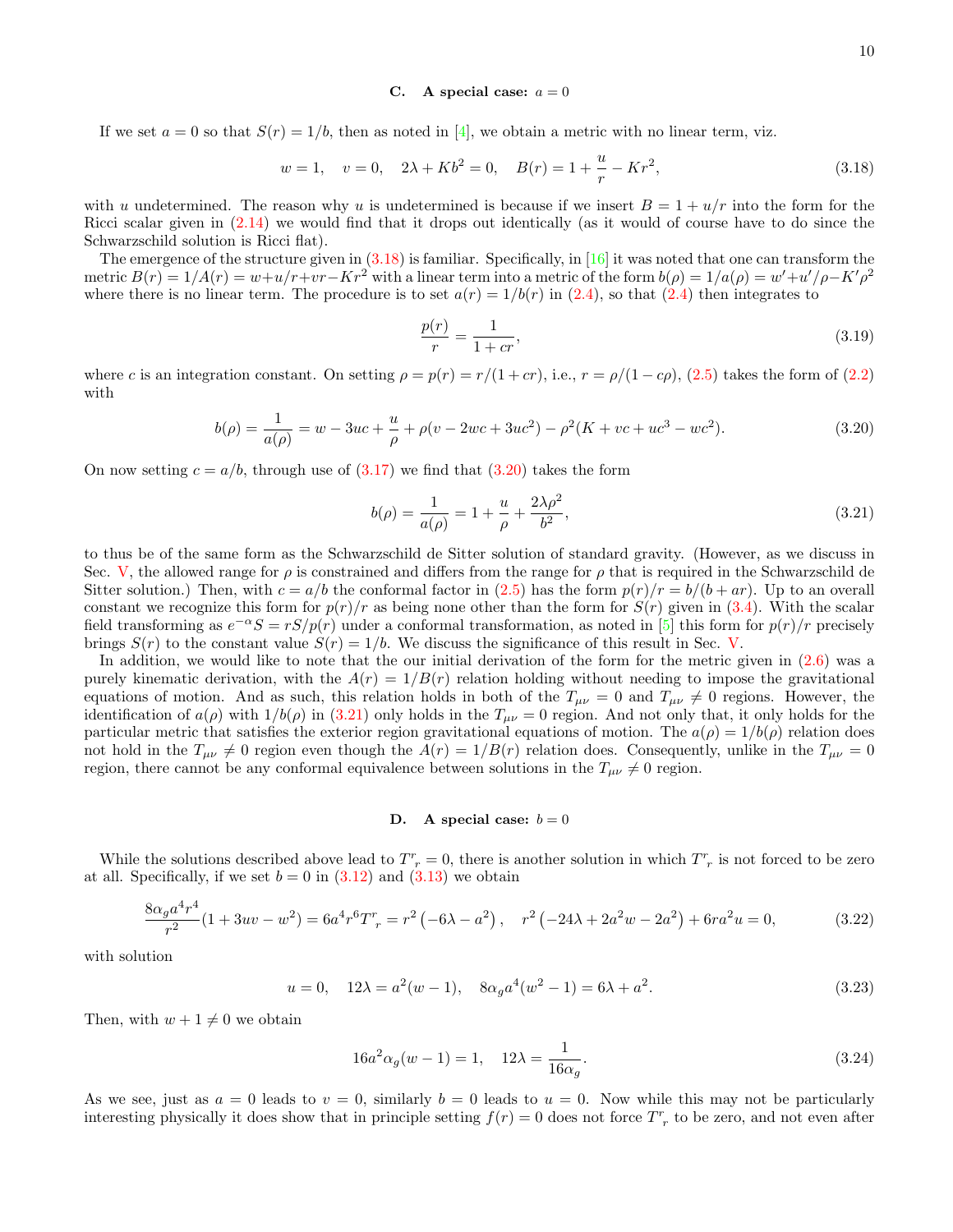we impose the equations of motion. As we had noted in [\(3.7\)](#page-8-0), setting  $T^0{}_0 - T^r{}_r = 0$  does not fix the coefficient of the  $1/r^4$  term in  $T^r$ . Similarly, setting  $W^0{}_0 - W^r{}_r = 0$  does not fix the coefficient of the  $1/r^4$  term in  $W^r{}_r$ . The  $b = 0$  solution leads to both  $W_{r}^{r}$  and  $T_{r}^{r}$  behaving as  $1/r^{4}$ , and neither of them has to separately vanish. There is thus no general theorem that the vanishing of  $T^0{}_0 - T^r{}_r$  requires the vanishing of  $T^r{}_r$ , and not even if we impose the gravitational equations of motion. Having now established the general implications of setting  $T^0 - T^r = 0$ , in Sec. [IV](#page-10-0) we will study geodesics in the most interesting case, namely where  $T_{r}^{r}$  is zero, i.e., we consider  $S(r) = 1/(b + ar)$ with neither  $a$  nor  $b$  set equal to zero. In order to do this we first need to relate  $a$  and  $b$  to the metric coefficients.

## E. Fixing  $a$  and  $b$

For the general case given in [\(3.17\)](#page-8-6) we can determine a and b in terms of the parameters that appear in  $B(r)$  =  $w + u/r + vr - Kr^2$ , parameters that are determined in [\(2.17\)](#page-6-3) by dynamical relations that do not involve either a or b at all. (With  $T^0{}_0 - T^r{}_r$  vanishing if  $S(r) = 1/(b + ar)$ , the general solution to  $W^0{}_0 - W^r{}_r = 0$  is then independent of a or b; with a and b then only being fixed in terms of  $(w, u, v, K)$  by the  $4\alpha_g W^r = T^r$  and scalar field equations.)

From the  $w^2 = 1 + 3uv$  and  $b(w - 1) = 3ua$  relations given in  $(3.17)$  we obtain

$$
\frac{a}{b} = \frac{v}{w+1}.\tag{3.25}
$$

Then from the  $6\lambda + 3Kb^2 = -2a^2 - a^2w$  relation given in  $(3.17)$  we obtain

$$
b^{2} \left( 3K + \frac{(w+2)v^{2}}{(w+1)^{2}} \right) + 6\lambda = 0.
$$
 (3.26)

With the quantity  $uv = -2N^*\beta^*(N^*\gamma^* + \gamma_0)$  for a galaxy with  $N^*$  stars being found to be very much less than one in the galactic rotation curves fits given in  $[6-8]$  $[6-8]$ , and with w thus being close to one, we can set

<span id="page-10-3"></span>
$$
\frac{a}{b} = \frac{v}{2}, \quad b^2 = -\frac{8\lambda}{v^2 + 4K}.\tag{3.27}
$$

Consequently, we can write  $S(r)$  as

$$
S(r) = \frac{(v^2 + 4K)^{1/2}}{2(-2\lambda)^{1/2}(1 + v r/2)} = \frac{(v^2 + 4K)^{1/2}}{2(-2\lambda)^{1/2}} \left(1 - \frac{vr}{2}\right)
$$
  
= 
$$
\frac{[(N^*\gamma^* + \gamma_0)^2 + 4(\kappa^* + K_0)]^{1/2}}{2(-2\lambda)^{1/2}} \left(1 - \frac{(N^*\gamma^* + \gamma_0)r}{2}\right),
$$
(3.28)

with the last two steps following since  $vr \ll 1$  in the galactic regime of interest. Thus in this regime we can set

$$
\frac{rS'(r)}{S(r)} = -\frac{vr}{2} = -\frac{(N^*\gamma^* + \gamma_0)r}{2},\tag{3.29}
$$

a quantity that we shall meet in Sec. IVA. Thus we see that both for  $S(r)$  and  $rS'(r)/S(r)$  the contribution to  $S(r > R_0)$  due to the sources in  $r < R_0$  is of order N<sup>\*</sup>. This will prove to be very consequential in the following.

## <span id="page-10-0"></span>IV. IMPLICATION FOR GEODESICS

# <span id="page-10-1"></span>A. The concern raised by Horne

While a test particle action of the standard  $I_T = -m \int ds$  form is not conformal invariant, one can construct a test particle action that is, viz. [\[17\]](#page-19-15)

<span id="page-10-4"></span>
$$
I_T = -h \int S(x)ds,\tag{4.1}
$$

where  $S(x)$  is a scalar field. The variation of this action with respect to the particle coordinate  $x^{\lambda}$  leads to the trajectory [\[17\]](#page-19-15)

<span id="page-10-2"></span>
$$
\frac{d^2x^{\lambda}}{ds^2} + \Gamma^{\lambda}_{\mu\nu}\frac{dx^{\mu}}{ds}\frac{dx^{\nu}}{ds} = -\frac{1}{S}\left[g^{\lambda\mu} + \frac{dx^{\lambda}}{ds}\frac{dx^{\mu}}{ds}\right]\frac{\partial S}{\partial x^{\mu}}.
$$
\n(4.2)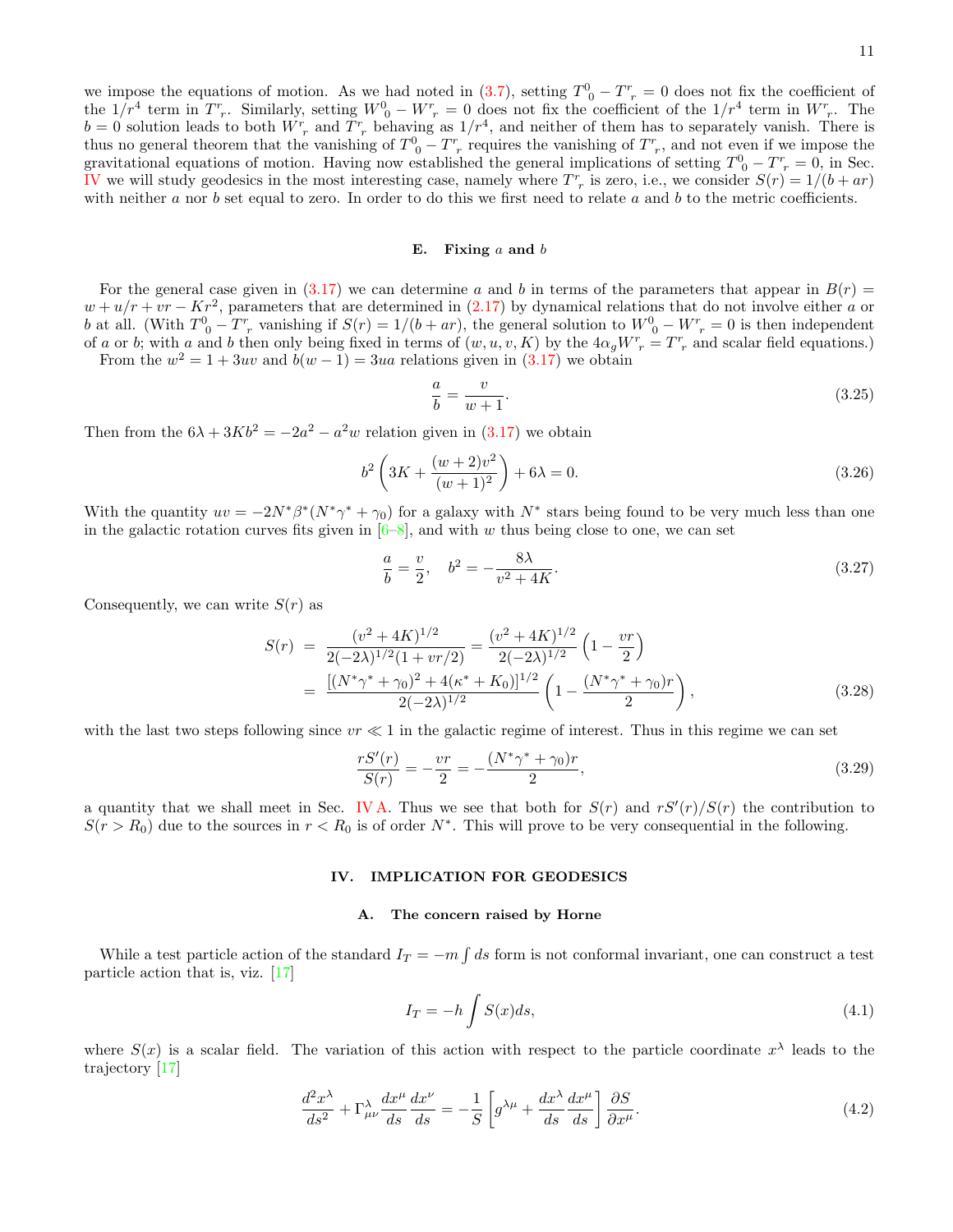This trajectory only reduces to

<span id="page-11-0"></span>
$$
\frac{d^2x^{\lambda}}{ds^2} + \Gamma^{\lambda}_{\mu\nu}\frac{dx^{\mu}}{ds}\frac{dx^{\nu}}{ds} = 0
$$
\n(4.3)

if  $S(x)$  is constant. In [\[7\]](#page-19-16) it was shown that in a general metric of the form  $ds^2 = B(r)dt^2 - A(r)dr^2 - r^2d\theta^2 - r^2\sin^2\theta d\phi^2$ trajectories that obey the scalar-field-dependent  $(4.2)$  with a radially-dependent  $S(r)$  are of the form

$$
c\frac{d^2t}{ds^2} + \frac{cB'}{B}\frac{dt}{ds}\frac{dr}{ds} = -\frac{cS'}{S}\frac{dt}{ds}\frac{dr}{ds},
$$
  

$$
\frac{d^2r}{ds^2} + \frac{A'}{2A}\left(\frac{dr}{ds}\right)^2 - \frac{r}{A}\left(\frac{d\theta}{ds}\right)^2 - \frac{r\sin^2\theta}{A}\left(\frac{d\phi}{ds}\right)^2 + \frac{c^2B'}{2A}\left(\frac{dt}{ds}\right)^2 = -\frac{S'}{AS} - \frac{S'}{S}\left(\frac{dr}{ds}\right)^2,
$$
  

$$
\frac{d^2\theta}{ds^2} + \frac{2}{r}\frac{d\theta}{ds}\frac{dr}{ds} - \sin\theta\cos\theta\left(\frac{d\phi}{ds}\right)^2 = -\frac{S'}{S}\frac{d\theta}{ds}\frac{dr}{ds},
$$
  

$$
\frac{d^2\phi}{ds^2} + \frac{2}{r}\frac{d\phi}{ds}\frac{dr}{ds} + 2\frac{\cos\theta}{\sin\theta}\frac{d\phi}{ds}\frac{d\theta}{ds} = -\frac{S'}{S}\frac{d\phi}{ds}\frac{dr}{ds},
$$
(4.4)

with the prime denoting differentiation with respect to r. Thus for circular orbits with  $dr/ds = 0$ ,  $d\theta/ds = 0$ ,  $dt/ds = 1/c$ ,  $s = ct$ ,  $\theta = \pi/2$  we obtain

<span id="page-11-1"></span>
$$
\frac{r^2}{c^2} \left(\frac{d\phi}{dt}\right)^2 = \frac{rB'}{2} + \frac{rS'}{S},\tag{4.5}
$$

regardless of whether or not  $A = 1/B$  [\[18\]](#page-19-17). These orbits thus depart from the standard  $(r^2/c^2)(d\phi/dt)^2 = rB'/2$  that would be associated with  $(4.3)$ . Now the successful fitting to the rotation curves of 138 spiral galaxies using  $(2.18)$ with universal parameters and no dark matter (or its 276 free galactic dark matter halo parameters for the 138 galaxy sample) that was reported in  $[6–8]$  $[6–8]$  relied heavily on the linear potential term given in  $(2.18)$ . (Flat rotation curves come about through a balance between the falling  $u/r$  and the rising vr.) However, the analysis given above indicates that to support [\(2.18\)](#page-6-1) we need a scalar field  $S(r) = 1/(b+ar)$ . Thus if we are to use (2.18) we should use [\(4.5\)](#page-11-1) rather than the standard  $(r^2/c^2)(d\phi/dt)^2 = rB'/2$  that was used in [\[6–](#page-19-5)[8\]](#page-19-6). This then calls into question [\[4\]](#page-19-3) the fitting given in [\[6](#page-19-5)[–8\]](#page-19-6).

To see the difficulty in detail, we note that from  $S(r) = 1/(b + ar)$  and from [\(3.17\)](#page-8-6) we obtain

<span id="page-11-2"></span>
$$
\frac{rS'}{S} = -\frac{ar}{b+ar}, \quad \frac{a}{b} = \frac{(w-1)}{3u} = \frac{v}{w+1}.
$$
\n(4.6)

Now according to [\(2.21\)](#page-7-1) we can set  $B = w + u/r + vr - Kr^2$  where  $w = (1 + 3uv)^{1/2}$ . For weak gravity the fits of  $[6–8]$  $[6–8]$  lead to  $uv \ll 1$  in galactic regions where  $u/r$ , vr and  $-Kr^2$  are all very much smaller than one. Consequently, with  $w \approx 1$  and  $w + 1 \gg vr$  [\(4.5\)](#page-11-1) takes the form

<span id="page-11-3"></span>
$$
\frac{r^2}{c^2} \left(\frac{d\phi}{dt}\right)^2 = -\frac{u}{2r} + \frac{vr}{2} - Kr^2 - \frac{vr}{w+1+vr} = -\frac{u}{2r} + \frac{vr}{2} - Kr^2 - \frac{vr}{2} = -\frac{u}{2r} - Kr^2.
$$
\n(4.7)

Thus as noted in [\[4\]](#page-19-3), the linear term drops out identically. Moreover, if we instead use the solution with  $a = 0$  (so that we then could use the standard geodesic given in  $(4.3)$ , then according to  $(4.6)$  v is then zero identically. Thus the linear term is lost whether we work with  $S(r) = 1/(b+ar)$  or with  $S(r) = 1/b$ . With the linear term being central to the conformal gravity fitting to galactic rotation curves this then is the concern raised by Horne and reemphasized by Hobson and Lasenby.

#### B. Shortcomings of the macroscopic scalar field case

To address the concern identified in [\(4.7\)](#page-11-3) we note that the linear potential contribution to the  $rS'/S$  term in [\(4.5\)](#page-11-1) is only able to cancel the linear potential contribution to the  $rB'/2$  term in [\(4.5\)](#page-11-1) because these two contributions are equal. Now according to  $(2.17)$ , for a single star in the cosmological background the linear potential v term is given by  $\gamma_0 + \gamma^*$ , and thus for a galaxy with  $N^*$  stars the v term is given by  $\gamma_0 + N^* \gamma^*$ . Hence the effect of the  $I_T = -h \int S(x)ds$  test particle action is to not only give the test particle a mass that is as big as both the cosmological contribution and the number of stars in the galaxy around which it is orbiting, by depending on  $N^*$  it gives the test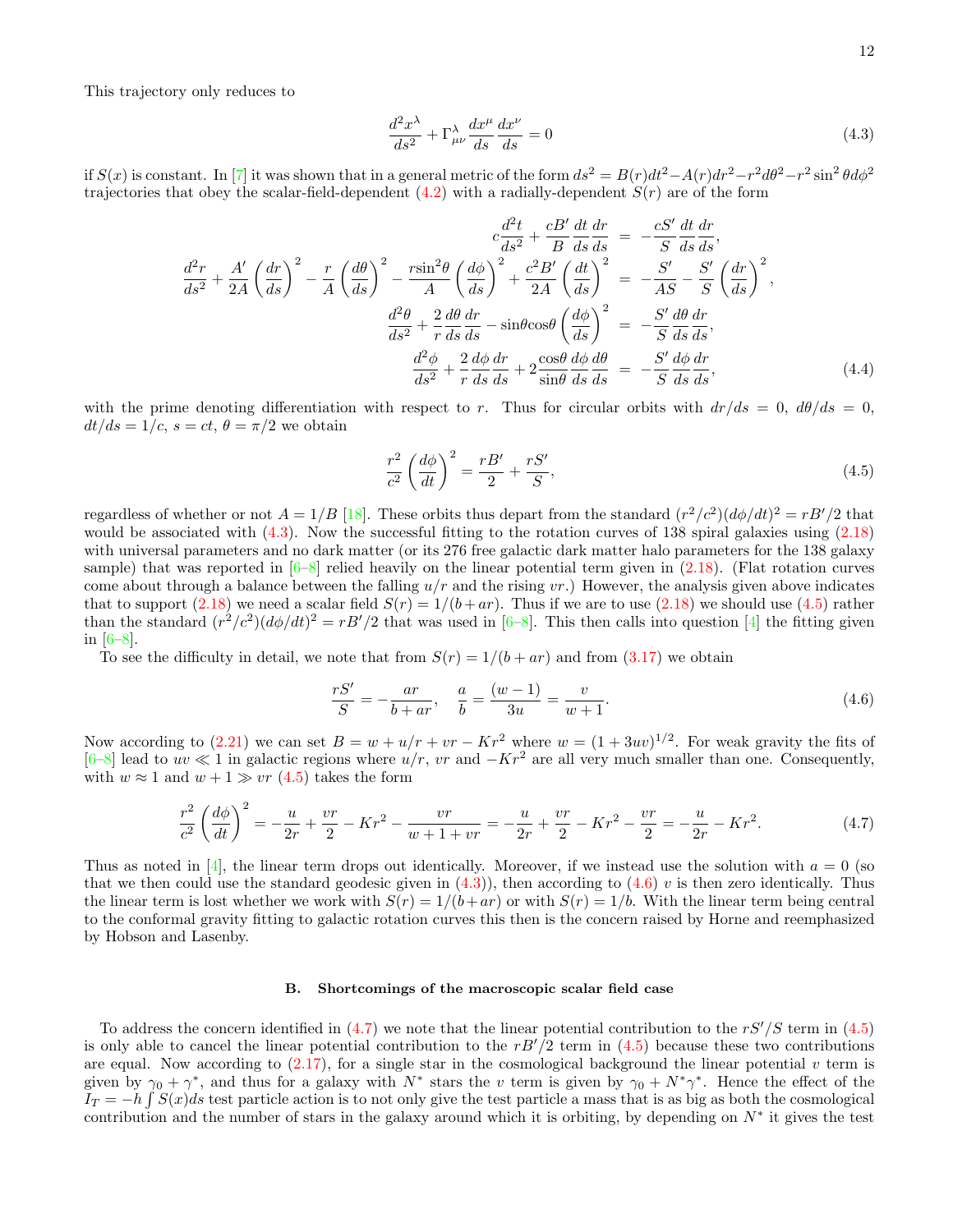particle a mass that even changes with the environment in which it propagates. In fact, if we set  $S = 1/(b + ar)$ , then from  $(3.27)$  and  $(2.17)$  we see that

<span id="page-12-0"></span>
$$
\frac{1}{b} = \left(\frac{(\gamma_0 + N^*\gamma^*)^2 + 4K_0 + 4\kappa^*}{-8\lambda}\right)^{1/2}.
$$
\n(4.8)

Thus even if we ignore the cosmological background,  $1/b$  is given by

$$
\frac{1}{b} = \left(\frac{(N^*\gamma^*)^2 + 4\kappa^*}{-8\lambda}\right)^{1/2},
$$
\n(4.9)

to not only make the magnitude of  $S(r)$  (whether it be  $1/(b + ar)$  or  $1/b$ ) be of the order of the number of stars  $N^*$ located in the  $r < R_0$  region, but to even be affected by the contribution of clusters of galaxies in the  $r > R_1$  region.

Since the analysis given above would lead to a galactic contribution of order  $N^*$  and a cosmological contribution of order  $\gamma_0$  to the test particle orbit we have to conclude that if there is a macroscopic scalar field, the test particle action  $I_T = -\int S(x)ds$  could not describe the mass generation mechanism for the test particle. Rather, just like the way  $e \int dx^{\lambda} A_{\lambda}$  describes a particle propagating in an external long range electromagnetic field, the  $I_T = -\int S(x)ds$ action describes a particle propagating in a macroscopic long range scalar field, should one exist. For mass generation we thus have to look elsewhere, something we will do in Sec. [VI](#page-14-0) below.

## C. Inconsistencies in the pure scalar field calculation

In regard to the analysis that led us to [\(4.7\)](#page-11-3), we note that is actually internally inconsistent. Specifically, in order for the test particle and the scalar field to couple to each other so as to provide us with the  $I_T = -\int S(x)ds$  action in the first place, we would need some interaction between them. If we take the fermion to obey the the Yukawa coupled  $(1.7)$ , then as shown in [\[19\]](#page-19-18), in the eikonal approximation the fermion will move on the trajectory described by  $(4.2)$ , viz. the one associated with the test particle action given in  $(4.1)$ . Thus, the use of  $(4.2)$  requires the existence of a long range scalar field that appears in the  $hS\psi$  term in the fermion wave equation. However, its presence in the fermion wave equation requires the presence of the  $h\bar{\psi}\psi$  term in the scalar field wave equation given in [\(1.8\)](#page-4-3). But then we could not use the fermion-independent scalar field wave equation given in  $(3.3)$ ) that we did use in order to establish that we could set  $S(r) = 1/(a + br)$  in the first place. Thus if the fermion-scalar coupling is of significance we could not obtain  $(4.7)$ . Thus we could only recover  $(4.7)$  if the coupling term is not significant, in which case the  $rB'/2$  term would then dominate in  $(4.5)$  and the geodesics would be standard.

A further shortcoming of the analysis stems from the fact that the test particle of relevance to galactic rotation curves is itself a star. Thus there will not just be a coupling of the form  $hS\psi\psi$  for the test particle, the test particle will have energy and momentum of its own. Thus, as per  $(1.9)$ , it will contribute a term of the form

$$
T^{\mu\nu} = i\bar{\psi}\gamma^{c}V_{\mu c}(x)[\partial_{\nu} + \Gamma_{\nu}(x)]\psi
$$
\n(4.10)

in the  $R_0 < r < R_1$  region that we are considering. So again the analysis of just a scalar field  $S(x)$  in this region is invalid. Now while this particular modification to the analysis would appear be overwhelmed by the  $N^*\gamma^*$  and  $\gamma_0$ contributions to  $B(r)$ , the fermion obeys the Yukawa coupled [\(1.7\)](#page-4-6), and with S being of order  $N^*$ , solutions to the Dirac equation would be of order  $N^*$  too.

Because of its spherical symmetry the analysis that leads to [\(4.7\)](#page-11-3) only applies to a spherical matter source such a single star and not to a spiral galaxy. And this creates an additional difficulty. Specifically, absent any long range scalar field, the standard approach to weak gravity is to first treat each star as an isolated spherical system and solve for the metric exterior to it. Then, all the ensuing potentials are added up using linear superposition. However, if there is a scalar field in the exterior region we could not use linear superposition unless each star were to have its own independent scalar field. But there is only one scalar field, just as there is only one gravitational field. Thus for more than one star we would need to solve for a scalar field in the presence of many sources, sources that for a spiral galaxy are not distributed spherically. This is not the calculation provided in Sec. [III.](#page-7-0) In Sec. [V](#page-13-0) we discuss this many-source issue in the weak gravity limit.

An even more problematic concern in having a long range, massless scalar field may be seen by considering a massless photon propagating in the  $r > R_0$  region. Taking the only source to be the  $f(r)$  source in the  $r < R_0$ region, then since the photon does not couple to the scalar field it will travel on a null geodesic associated with  $B^*(r)$ . Moreover, a massless fermion would equally travel on the same null geodesic. Then if we give the fermion a mass, its trajectory would not be modified very much. Moreover, if we take the test particle to be a star, compared with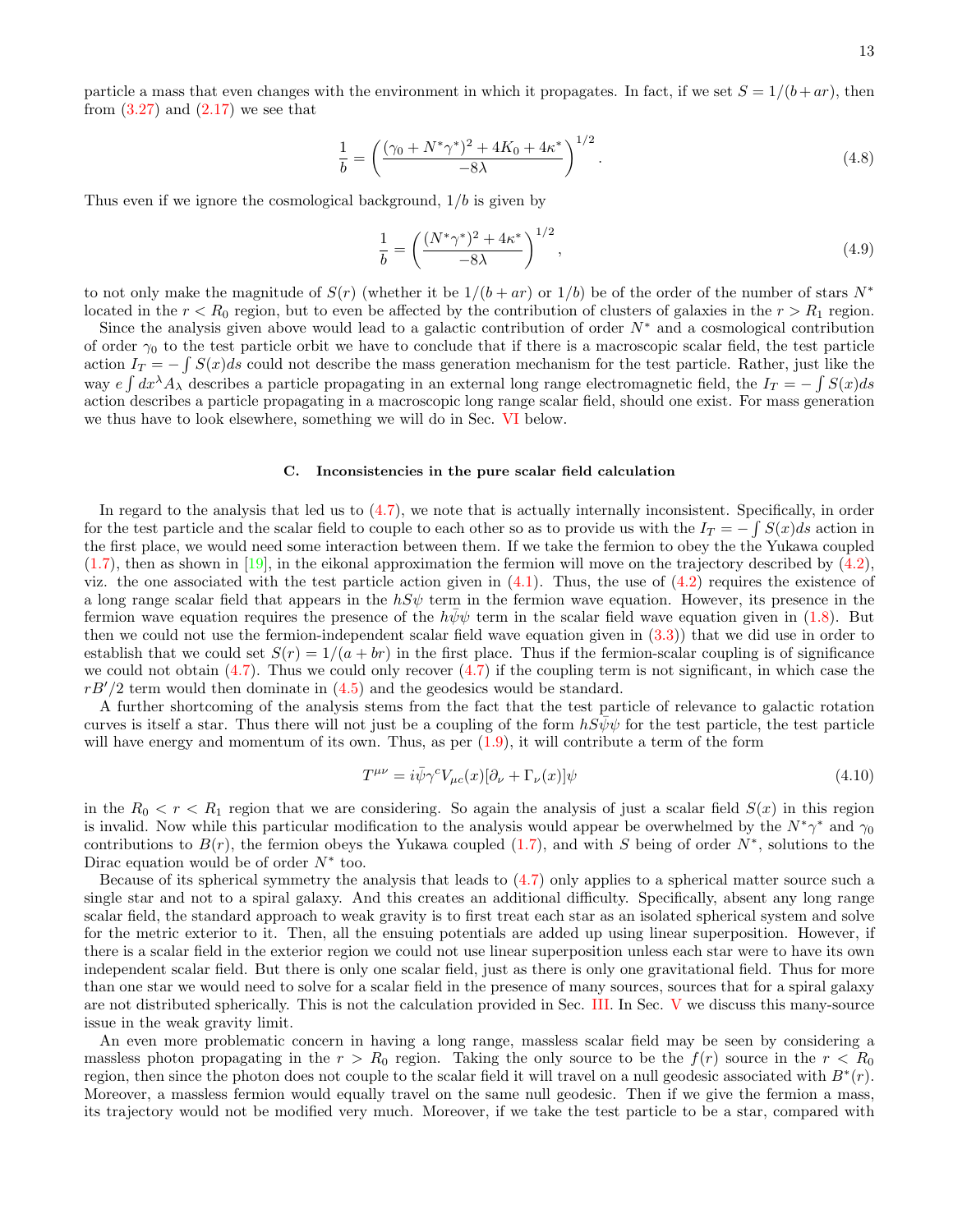a whole galaxy (let alone the cosmology of the entire Universe), then to one part in  $10^{11}$  its orbit should not differ from that of an S-independent geodesic. (It was precisely this argument that was presented in [\[7\]](#page-19-16)). Thus whatever is to happen to the test particle we should not expect it to be an effect of order  $N^*$ . So again, a macroscopic scalar field could not describe mass generation. Below in Sec. [VI](#page-14-0) we show that an effect of order  $N^*$  does not appear if the mass generation is microscopic, since then  $S(x)$  is of order the mass of the test particle.

Moreover, if the fermion were to have a mass such that its coupling to the geometry would be of the form  $I_T =$  $-m \int ds$ , it would follow the standard geodesics and give rise to orbital velocities of the form  $r^2 (d\phi/dt)^2/c^2 = rB'/2$ . (If  $S(x)$  is equal to a constant m there would be no  $rS'(r)/S(r)$  term in [\(4.5\)](#page-11-1).) If the test particle is to get its mass via  $I_T = -\int S(x)ds$  instead, we should not expect this to lead to a radical departure from  $r^2(d\phi/dt)^2/c^2 = rB'/2$ . And yet if there is a macroscopic mass-generating field it does. Hence, there must be no long range, macroscopic scalar field to which the test particle could couple to in the first place, and we must thus dispense with such long range massgenerating scalar fields. Thus we must also dispense with a test particle action of the form  $I_T = -\int S(x)ds$  and replace it by  $I_T = -m \int ds$ . While this latter action is not conformal invariant, nonetheless in Sec. [VI](#page-14-0) we shall show that in fact this is the test particle action that actually is relevant, as it is associated with the dynamical symmetry breaking mean-field approximation to a four-fermion theory as associated with critical scaling and anomalous dimensions, with the change in vacuum from normal to broken producing a mean-field approximation that is not conformal invariant.

# <span id="page-13-0"></span>V. CONFORMAL TRANSFORMATION OF THE BRIHAYE-VERBIN SOLUTION

In regard to long range, macroscopic scalar fields there is one other issue we wish to address, namely the degree to which the  $S(r) = 1/(b + ar)$  and  $S = 1/b$  scalar field solutions can be related. As well as study the solution with  $S(r) = 1/(b+ar)$ , we can follow [\[4\]](#page-19-3) and [\[5\]](#page-19-4) and study the solution in which  $a = 0$ . To make contact with this solution we can make coordinate and conformal transformations on the  $B(r) = w + u/r + v r - K r^2$  and  $S(r) = 1/(b + ar)$ solution that we obtained above. Thus if we now make the conformal and coordinate transformations described in Sec. [III C,](#page-9-3) then with  $r = \rho/(1 - c\rho)$ ,  $\rho_0 = R_0/(1 + cR_0)$ ,  $\rho_1 = R_1/(1 + cR_1)$  and  $c = a/b$  we obtain

<span id="page-13-2"></span>
$$
b(\rho_0 < \rho < \rho_1) = \frac{1}{a(\rho_0 < \rho < \rho_1)} = 1 + \frac{u}{\rho} + \frac{2\lambda\rho^2}{b^2}.\tag{5.1}
$$

Thus, as shown directly in [\[4\]](#page-19-3) by solving the equations of motion with  $S(r) = 1/b$ , the linear term drops out identically.

While this metric has the same generic from as a Schwarzschild de Sitter metric, it only does so in the  $R_0 < r < R_1$ region. In the  $r > R_1$  region (viz.  $\rho > R_1/(1 + cR_1) = \rho_1$ ) we would be sensitive to the  $-\frac{1}{2} \int_r^{\infty} dr' r'^3 f(r')$  $(r^2/6)\int_r^{\infty} dr'r' f(r')$  term in [\(2.11\)](#page-5-4), and so in  $r > R_1$  the same coordinate and conformal transformations would lead us to

<span id="page-13-1"></span>
$$
b(\rho_0 < \rho) = (1 - c\rho)^2 B(R_0 < r) = 1 + \frac{u}{\rho} + \frac{2\lambda\rho^2}{b^2} - \frac{(1 - c\rho)^2}{2} \int_{\rho/(1 - c\rho)}^{\infty} dr' r'^3 f(r')
$$
  
-  $\frac{\rho^2}{6} \int_{\rho/(1 - c\rho)}^{\infty} dr' r' f(r')$  (5.2)

instead. Since  $b(\rho)$  would have to behave as  $b(\rho) = 1 + u/\rho + 2\lambda\rho^2/b^2$  for all allowed values of  $\rho$  in order to be a Schwarzschild de Sitter metric, the metric given in [\(5.2\)](#page-13-1) is not of this form and can thus not be identified as a Schwarzschild de Sitter metric.

Now we had noted that the exterior  $S(r) = 1/(b + ar)$  and  $S(r) = 1/b$  solutions were conformally and coordinate equivalent. However, we now note that the  $r = \rho/(1-c\rho)$  transformation is singular at  $\rho = 1/c$  unless c is negative, in which case the  $\rho/r = p(r)/r = 1/(1+cr)$  conformal transformation is singular  $(p(r))$  being given in [\(2.4\)](#page-4-5)). Moreover, while  $r = 0$  and  $\rho = 0$  coincide, if  $c > 0$  then  $r \to \infty$  at  $\rho = 1/c$ , while  $\rho = r/(1+cr)$  is bounded between 0 and  $1/c$ . Now a reader might initially object that because of the  $-Kr^2$  term the range for r actually is bounded. However that is only the case if K is positive (though even then the bound is of order  $r = 1/K^{1/2}$ ,  $\rho = 1/(c + K^{1/2})$ , i.e., not  $\rho = 1/c$ , and the transformation between the  $S(r) = 1/(b + ar)$  and the  $S(r) = 1/b$  sectors would anyway be the same even if K is negative or zero, i.e., even if r is unbounded. With  $\rho = r/(1+cr)$  and  $r = \rho/(1-c\rho)$  we see that r is bounded if  $c < 0$  while  $\rho$  is bounded if  $c > 0$ .

Now a pure Schwarzschild geometry (viz.  $(5.1)$  with  $\lambda = 0$ ) would require the range of the radial coordinate to be unbounded, and yet there is no choice for the sign of c for which r and  $\rho$  could both be unbounded. Thus in this regard too we cannot regard [\(5.1\)](#page-13-2) with  $\lambda = 0$  as being a pure Schwarzschild metric. Moreover, as had been noted in [\[16\]](#page-19-14), for either sign of c one of the  $r \to \rho/(1-c\rho)$  and  $S \to (1+cr)S$  transformations is singular, with the  $S(r) = 1/(b + ar)$  and  $S(r) = 1/b$  solutions belonging to conformal sectors that are separate and distinct from one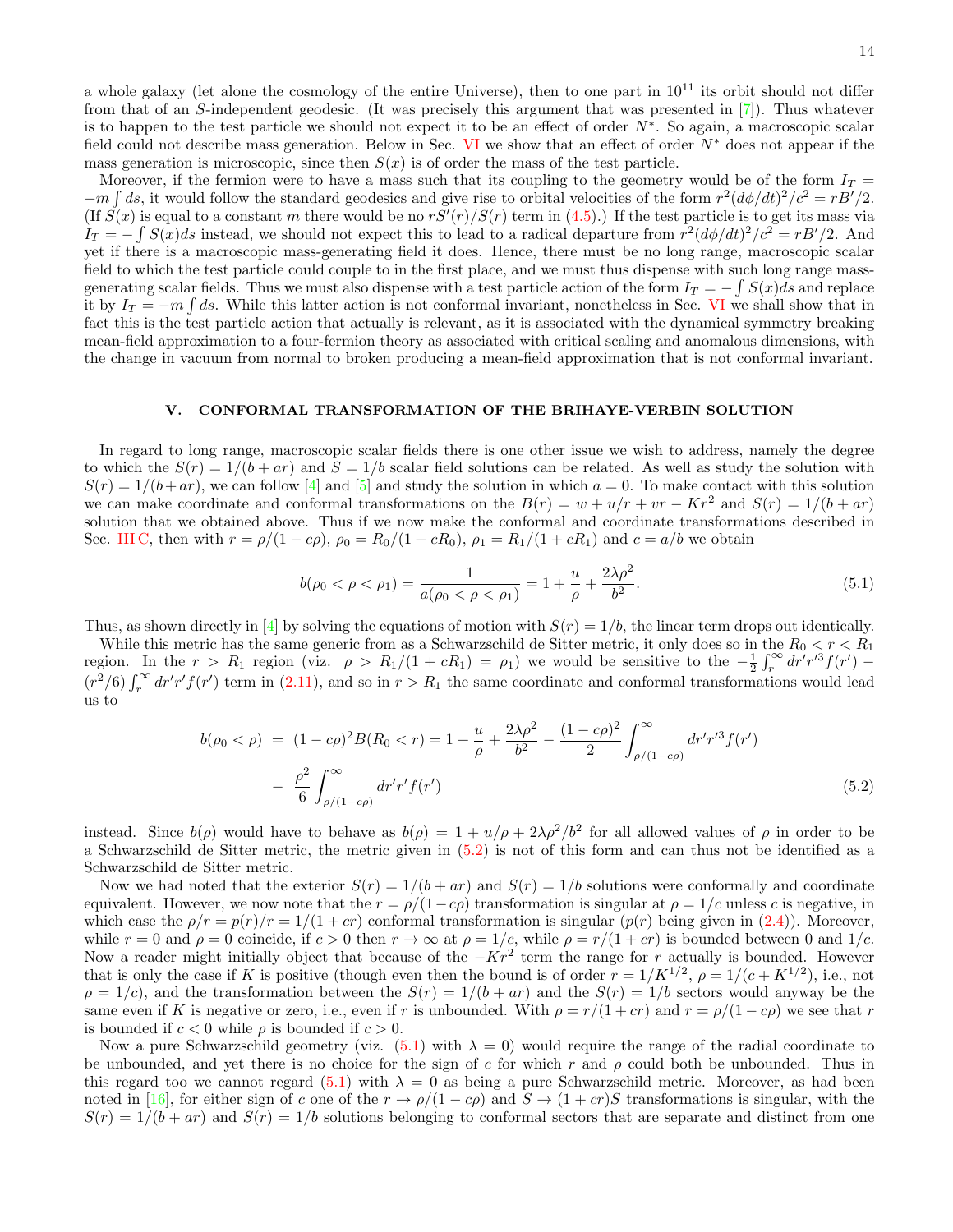another. Moreover, since the fits of  $[6-8]$  yield u negative and v positive, the fits give  $c = a/b > 0$ . Then, since we want to work in a non-compact space in which the range of the radial coordinate is infinite (as must be the case if the global cosmological spatial three-curvature k is negative, with it being shown in  $[11, 13]$  $[11, 13]$  and the appendix that in conformal cosmology k is negative and given by the negative  $k = -\gamma_0^2/4 - K_0$ , we must thus work in the sector in which  $S(r) = 1/(b + ar)$ . I.e., we must work in the sector in which there is a linear potential term vr, and thus use  $B(R_0 < r)$  rather than  $b(\rho_0 < \rho)$  for galactic rotation curve fits (regardless in fact of whether or not we are working with a long range scalar field). The  $B(R_0 < r)$  sector is actually the most general sector of the theory since in it both the second- and fourth-moment integrals of the local inhomogeneous source  $f(r)$  couple to the metric as per  $(2.17)$ . Thus before making any transformation (either with or without any scalar field  $S(x)$ ) we should start with the most general form for the metric, viz. the most general solution to  $W_{\mu\nu} = 0$  as given in [\(2.16\)](#page-6-0).

Now in making the transformation from the metric with a  $vr$  term to the one without we relied on radial symmetry. However in a spiral galaxy there are  $N^*$  identical sources and they are not distributed spherically. For the galaxy the weak gravity metric due to localized sources (each with an  $f(r)$  that is only nonzero in  $r < R_0^i$ ) is given by

$$
B(r) = \sum_{i} \left( w + \frac{u}{|\vec{r} - \vec{r}_i|} + v|\vec{r} - \vec{r}_i| \right).
$$
 (5.3)

Now unlike the single source case this time  $B(r)$  depends not just on the  $r - r_i$  radial magnitude but also on the angle between  $\vec{r}$  and  $\vec{r}_i$  as the galactic disk is not spherically symmetric, with  $|\vec{r} - \vec{r}_i| = (r^2 + r_i^2 - 2rr_i \cos \phi_i)^{1/2}$ . Thus on transforming to  $b(\rho)$  we obtain

$$
b(\rho) = (1 - c\rho)^2 B(r) = (1 - c\rho)^2 \sum_{i} \left( w + \frac{u}{X_i} + vX_i \right),
$$
\n(5.4)

where

$$
X_i = \frac{\left[\rho^2 (1 - c\rho_i)^2 + \rho_i^2 (1 - c\rho)^2 - 2\rho \rho_i (1 - c\rho)(1 - c\rho_i)\cos\phi_i\right]^{1/2}}{(1 - c\rho)(1 - c\rho_i)}.
$$
\n(5.5)

As we see, the v-dependent term has not in fact been cancelled, since we are only allowed one overall coordinate transformation on all the coordinates and not separate ones for each individual star. Thus as we see, while for a single star we could remove the term that is linear in  $\rho$ , by coordinate and conformal transformations we could not do so for an entire spiral galaxy, as we are only allowed one overall coordinate transformation and one overall conformal transformation.

Finally, we should note that even if we use the metric given  $(5.1)$  and set  $S = 1/b$ , then while the constancy of S now leads to S-independent geodesic test particle motion, according to [\(4.8\)](#page-12-0) the mass of the test particle would still be of order  $N^*$ , and thus still be unacceptable.

## <span id="page-14-0"></span>VI. DYNAMICAL SYMMETRY BREAKING AND A MICROSCOPIC SCALAR FIELD

To conclude this paper we turn to the role played by scalar fields in microscopic, quantum-field-theoretic mass generation. Such mass generation has two key features that distinguish it from the macroscopic study that we presented above. The first is that relevant scalar fields only have a spatial variation within the particles to which they give mass. And the second is that in the broken vacuum the action is no longer conformal invariant.

For the first issue we note that prior to the early universe electroweak symmetry breaking phase transition the gravitational source consists of massless fermions and massless gauge bosons. Together they provide the radiation fluid that leads to the background cosmological Robertson-Walker geometry. With the fermions being massless they cannot come to rest and form bound systems such as stars, and they thus have to have wave functions that fill all space. (With  $k = 0$  these modes are massless plane waves, for  $k < 0$  they are associated Legendre functions, and for  $k > 0$  they are Gegenbauer polynomials.) Following the phase transition that occurs as the Universe cools down the fermions then do acquire masses by the electroweak symmetry breaking mechanism. Our actual interest is in this breaking being done by fermion bilinears (see  $[12]$  for a detailed analysis). For the Dirac equation the vacuum  $|\Omega\rangle$  consists of a filled negative energy sea so that  $S(x) = \langle \Omega | \bar{\psi} \psi | \Omega \rangle$  is a constant. As shown in the left panel in Fig. [1,](#page-15-0) in this vacuum the negative energy modes still permeate all space only now as massive plane waves or their  $k \neq 0$  analogs. With  $\langle \Omega | \bar{\psi} \psi | \Omega \rangle$  being a constant it just contributes an additional constant value to the cosmological constant, and at this point the geometry is still homogeneous and isotropic.

Given this vacuum structure it would thus be expected that the lowest lying positive energy mode would also be a massive plane wave, and that the geometry would remain homogeneous and isotropic with a vanishing Weyl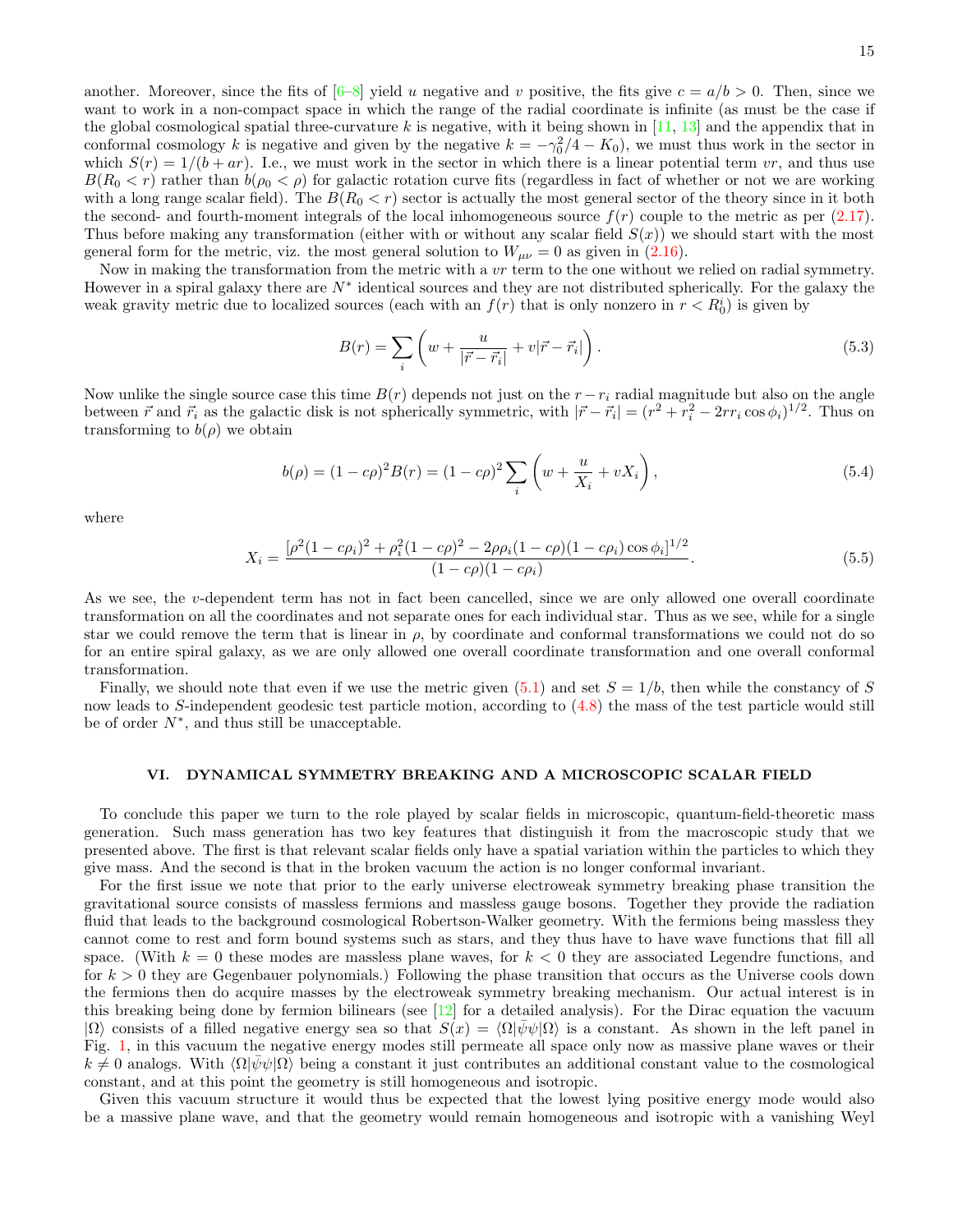

FIG. 1: undistorted negative energy states, bound first positive energy state, distorted states

<span id="page-15-0"></span>tensor. However, it turns out that there is a positive energy state that lies lower in energy than a massive plane wave. Specifically, as noted in  $[20-22]$  $[20-22]$ , in this state, known as a coherent state  $|C\rangle$ , the scalar field takes a spatially-dependent expectation value  $S(x) = \langle C|\overline{\psi}(x)\psi(x)|C\rangle$ . As shown in the middle panel in Fig. 1 with  $m(x)$  denoting  $S(x)$  this expectation value is constant everywhere except in a small region where it forms a potential well. Now on its own this state is not stable. However, in the well that is formed one can bind the lowest lying positive energy fermion with wave function  $u_0(x) = \langle x|b^{\dagger}|C\rangle$ , with the entire configuration (coherent state plus fermion) being stable, where the creation operator  $b^{\dagger}$  is the conjugate of the annihilation operator b that effects  $b|C\rangle = 0$ . As shown in the right panel in Fig. 1 the negative energy wave functions are also slightly modified in this region. However, they still take their prior plane wave form asymptotically. In the well in which it is bound the positive energy fermion wave function has both a height and a width, just as needed in order to support both of [the](#page-6-3) moment integrals given in  $(2.17)$ , with the second moment being due to the height  $[f(r)]$  can contain a delta function, and the fourth moment being due to the width  $[f(r)]$  needing to contain a derivative of a delta function. The width can be understood as the radius of the fermion, and since there is a non-vanishing height the contribution of the fermion to the second-moment integral, inhomogeneities in the homogeneous cosmological background, with this localization leading to a nonvanishing Weyl tensor. With the scalar field approaching its asymptotic background value exponentially fast  $[22, 23]$  $[22, 23]$ , it is only varying and thus to the parameter v, cannot be zero. The dynamically induced scalar field thus plays two roles: it both generates fermion masses and provides a mechanism for fermions to localize. These localized fermions thus provide within the localized source, with its contribution to the energy-momentum tensor outside of the source being in the form of a cosmological constant. In consequence, outside the extended source the geometry receives no contributions from any spatial variation in  $S(x) = \langle C|\bar{\psi}(x)\psi(x)|C\rangle$ .

minimum of the potential. To expand around this minimum we set  $\phi = S(x) + \tilde{\phi}$  where  $\tilde{\phi}$  is the quantum fluctuation. In regard to the second feature, we recall the familiar double-well potential  $V(\phi) = -\mu^2 \phi^2/2 + \lambda \phi^4/4$ , where  $\phi$  is a quantum field. In the tree approximation  $\phi$  acquires a vacuum expectation value  $S(x) = \langle \Omega | \phi | \Omega \rangle = \mu / \lambda^{1/2}$  at the The fluctuation potential then takes the form  $V(\tilde{\phi}) = -\mu^4/4\lambda + \mu^2 \tilde{\phi}^2 + \lambda^{1/2} \mu \tilde{\phi}^3 + \lambda \tilde{\phi}^4/4$ . Consequently, the initial  $\phi \to -\phi$  symmetry of  $V(\phi)$  is lost with  $V(\tilde{\phi})$  not having any  $\tilde{\phi} \to -\tilde{\phi}$  symmetry.

consists of a fermion coupled to a four-fermion interaction with no intrinsic fermion mass term and action This same pattern is repeated for fermions and is readily seen in the paradigm for dynamical symmetry breaking, namely the chirally-symmetric Nambu-Jona-Lasinio model (NJL)  $[24]$ . As formulated in flat spacetime the model

$$
I_{\rm NJL} = \int d^4x \left[ i \bar{\psi} \gamma^\mu \partial_\mu \psi - \frac{g}{2} [\bar{\psi} \psi]^2 - \frac{g}{2} [\bar{\psi} i \gamma_5 \psi]^2 \right]. \tag{6.1}
$$

One introduces a mass as a trial parameter and rewrites  $I_{\text{NJL}} = I_{MF} + I_{RI}$  in terms of mean field and residual interaction components of the form interaction components of the form

$$
I_{MF} = \int d^4x \left[ i\bar{\psi}\gamma^{\mu}\partial_{\mu}\psi - m\bar{\psi}\psi + \frac{m^2}{2g} \right], \qquad I_{RI} = \int d^4x \left[ -\frac{g}{2} \left( \bar{\psi}\psi - \frac{m}{g} \right)^2 - \frac{g}{2} \left( \bar{\psi}i\gamma_5\psi \right)^2 \right]. \tag{6.2}
$$

(This is equivalent to replacing  $\frac{1}{2}[\bar{\psi}\psi]^2$  by  $\bar{\psi}\psi\langle\Omega|\bar{\psi}\psi|\Omega\rangle$ .) In the decomposition of the  $I_{\rm NJL}$  action into mean-field and residual interaction components we note that neither of these two components is separately chiral symmetric, with it being only their sum that is. The residual interaction thus restores the chiral symmetry that is lost in the mean-field sector, and in doing so it generates massless pseudoscalar Goldstone bosons  $[24]$  $[24]$  (as required by the axial-vector Ward identity) and massive scalar Higgs bosons (see  $[24]$  $[24]$  and e.g.  $[12]$ ) as dynamical bound states.

In the Hartree-Fock approximation one sets In the Hartree-Fock approximation one sets

$$
\langle \Omega | \left[ \bar{\psi}\psi - \frac{m}{g} \right]^2 | \Omega \rangle = \langle \Omega | \left[ \bar{\psi}\psi - \frac{m}{g} \right] | \Omega \rangle^2 = 0, \quad m = g \langle \Omega | \bar{\psi}\psi | \Omega \rangle, \quad \langle \Omega | \left[ \bar{\psi}i\gamma_5\psi \right]^2 | \Omega \rangle = \langle \Omega | \left[ \bar{\psi}i\gamma_5\psi \right] | \Omega \rangle^2 = 0, \quad (6.3)
$$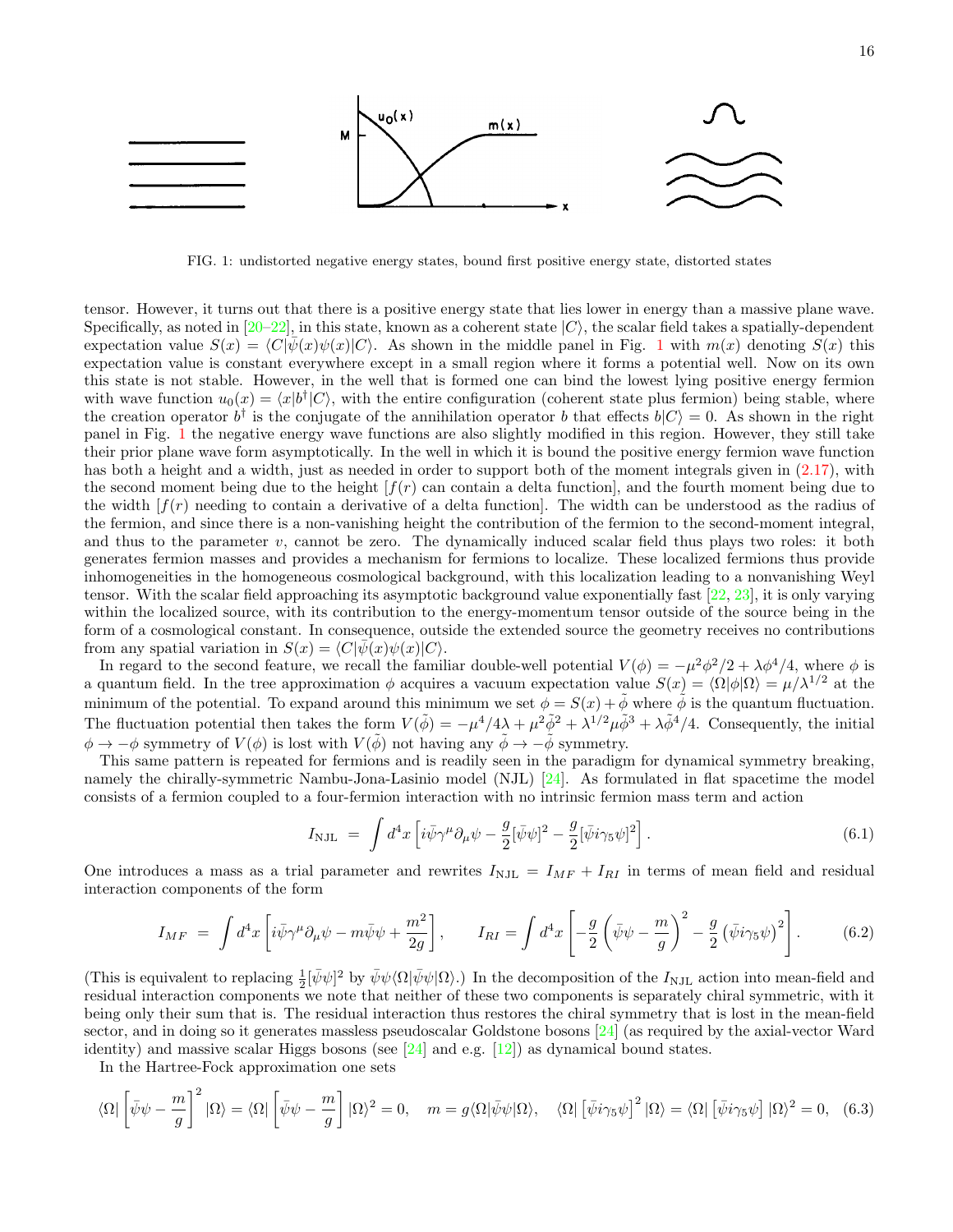as satisfied by a self-consistent  $M$  according to

<span id="page-16-5"></span>
$$
-\frac{M\Lambda^2}{4\pi^2} + \frac{M^3}{4\pi^2} \ln\left(\frac{\Lambda^2}{M^2}\right) = \frac{M}{g},\tag{6.4}
$$

where  $\Lambda$  is a large momentum cutoff. In this approximation the vacuum energy is given by the non-chiral-invariant mean-field sector alone since  $\langle \Omega | I_{RI} | \Omega \rangle = 0$ , and is of the form [\[23,](#page-19-21) [25\]](#page-19-23)

<span id="page-16-0"></span>
$$
\tilde{\epsilon}(m) = \epsilon(m) - \frac{m^2}{2g} = i \int \frac{d^4 p}{(2\pi)^4} \text{Tr} \ln \left[ p - m + i\epsilon \right] - i \int \frac{d^4 p}{(2\pi)^4} \text{Tr} \ln \left[ p + i\epsilon \right] - \frac{m^2}{g}
$$
\n
$$
= \frac{m^4}{16\pi^2} \ln \left( \frac{\Lambda^2}{m^2} \right) - \frac{m^2 M^2}{8\pi^2} \ln \left( \frac{\Lambda^2}{M^2} \right) + \frac{m^4}{32\pi^2},\tag{6.5}
$$

where the trace is taken over an occupied negative energy Dirac sea composed of plane waves. The vacuum energy given in  $(6.5)$  has the form of a dynamically generated double-well potential with a minimum at  $m = M$ . The effect of the residual interaction is to then radiatively dress the mean-field sector while not changing the Hilbert space built on the vacuum in which  $\langle \Omega | \bar{\psi} \psi | \Omega \rangle$  is non-zero. For our purposes here we note that even though we have generated the fermion mass dynamically through the choice of vacuum, as can be seen from the structure of the mean-field  $I_{MF}$ , the orbits associated with the mean-field sector are same as those associated with a fermion with a mechanical mass, i.e., the standard massive particle geodesics that are associated with the test particle action  $I_T = -m \int ds$  with a constant mass parameter m.

If we take m to be a function of the coordinates we have to evaluate Tr ln  $[i\partial \theta - m(x) + i\epsilon]$  -Tr ln  $[i\partial \theta + i\epsilon]$  (still for the moment in flat spacetime), where now the trace is taken over an occupied negative energy Dirac sea composed of distorted waves. And on doing so obtain an effective action whose leading term is of the logarithmically divergent form [\[23,](#page-19-21) [25\]](#page-19-23)

<span id="page-16-1"></span>
$$
I_{\rm EFF} = \int \frac{d^4x}{8\pi^2} \ln\left(\frac{\Lambda^2}{M^2}\right) \left[\frac{1}{2}\eta_{\mu\nu}\partial^\mu m(x)\partial^\nu m(x) + m^2(x)M^2 - \frac{1}{2}m^4(x)\right],\tag{6.6}
$$

as written here with metric signature  $g_{00} > 0$ . In [\(6.6\)](#page-16-1) we identify  $m(x)$  as  $m(x) = g\langle C|\psi\psi|C\rangle$ , where  $|C\rangle$  is a coherent state. As constructed, on its own the state  $|C\rangle$  is not stable. To stabilize it we need to introduce a positive frequency fermion state. Thus we add on to  $(6.6)$  a positive frequency one-particle action term

<span id="page-16-2"></span>
$$
I(1) = \int d^4x \left[ i\bar{\psi}(1)\gamma^\mu \partial_\mu \psi(1) - m(x)\bar{\psi}(1)\psi(1) \right],\tag{6.7}
$$

with the stationary minimum then being the state  $u_0(x)$  introduced above. With  $m(x)$  only varying within the fermion and with it taking a constant value m outside, the fermion propagates with mass parameter  $m(x) = m$  (i.e., propagation is not affected by internal structure, just as in standard Einstein gravity). Trajectories associated with  $(6.7)$  are thus given by setting  $m(x) = m$  in  $(6.7)$ , to thus be standard flat space massive particle geodesics.

Finally, if we evaluate Tr  $\ln[i\gamma^a V_a^{\mu}(\partial_{\mu} + \Gamma_{\mu}) - m(x) + i\epsilon]$  -Tr  $\ln[i\gamma^a V_a^{\mu}(\partial_{\mu} + \Gamma_{\mu}) + i\epsilon]$  in a background curved space geometry we obtain [\[26\]](#page-19-24)

<span id="page-16-4"></span>
$$
I_{\rm EFF} = \int \frac{d^4x}{8\pi^2} (-g)^{1/2} \ln\left(\frac{\Lambda^2}{M^2}\right) \left[ \frac{1}{2} g_{\mu\nu} \nabla^\mu m(x) \nabla^\nu m(x) + \frac{1}{12} m^2(x) R^\alpha{}_\alpha + m^2(x) M^2 - \frac{1}{2} m^4(x) \right].\tag{6.8}
$$

With [\(6.7\)](#page-16-2) being replaced by

<span id="page-16-3"></span>
$$
I(1) = \int d^4x (-g)^{1/2} \left[ i\bar{\psi}(1)[i\gamma^a V_a^{\mu}(\partial_{\mu} + \Gamma_{\mu})\psi(1) - m(x)\bar{\psi}(1)\psi(1) \right],
$$
\n(6.9)

and with  $m(x)$  being constant outside the source, trajectories associated with  $(6.9)$  (i.e., associated with the positive energy modes that are observed in astrophysics) are thus standard curved space massive particle geodesics.

We recognize  $(6.8)$  as being a dynamical symmetry generalization of the (generic) conformally coupled scalar field action given in [\(1.6\)](#page-3-2), with the c-number  $m(x) = g\langle C|\psi\psi|C\rangle$  replacing  $S(x)$  (i.e.,  $m(x)$  is not a quantized field that has a canonical conjugate with which it would not commute). Consequently,  $S(x)$  is not an elementary field that appears in a fundamental Lagrangian (i.e., a field that would have a canonical conjugate with which it would not commute). As can be seen from the middle panel in Fig. [1,](#page-15-0)  $m(x)$  only varies in the same region as the region where the bound positive energy fermion wave function  $u_0(x)$  varies, i.e., solely within the extended fermion source. There is thus no macroscopic scalar field that varies outside the source. Moreover, since the  $R^{\alpha}{}_{\alpha}$  term that is generated in [\(6.8\)](#page-16-4) is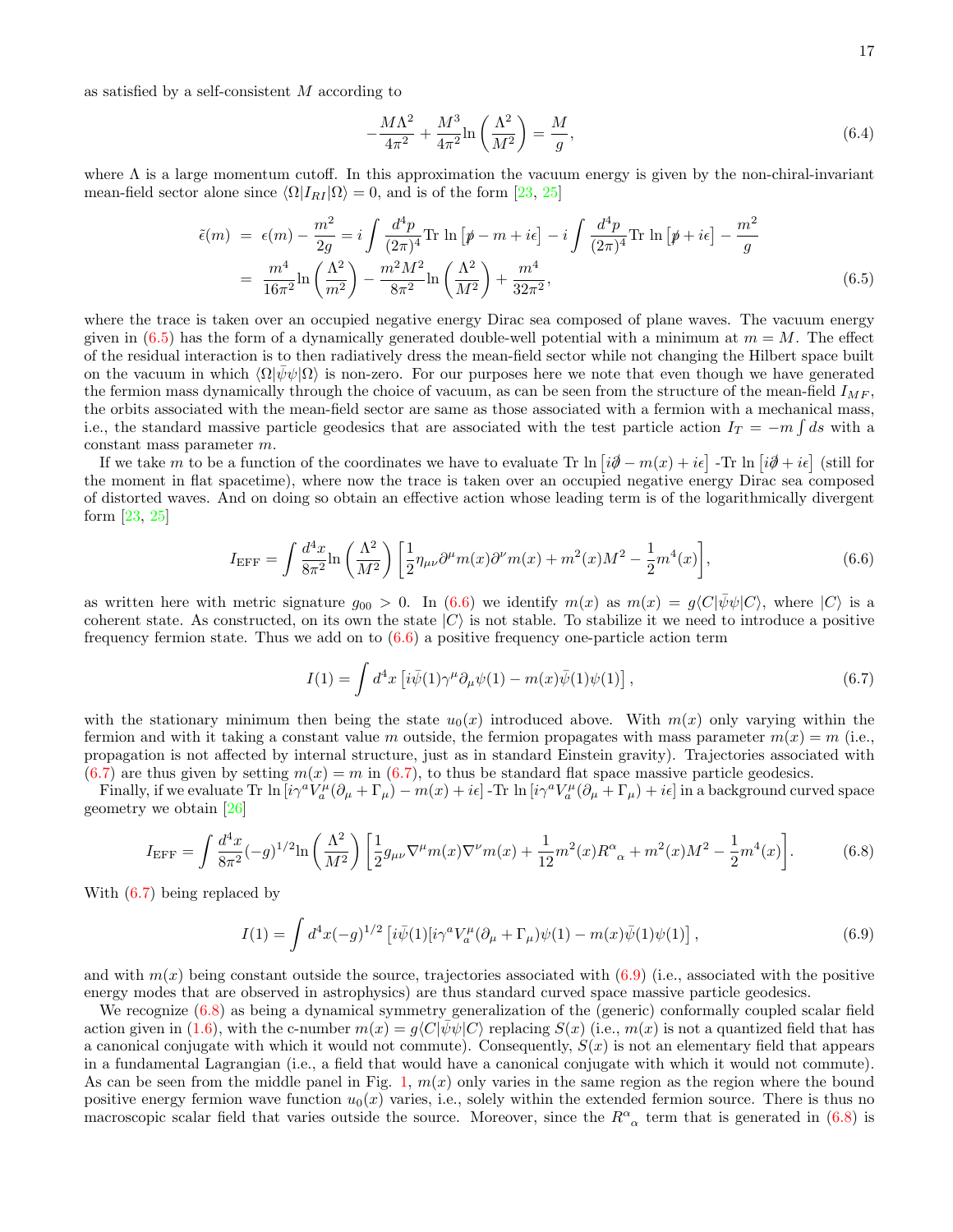associated with the  $g_{\mu\nu}\partial^{\mu}m(x)\partial^{\nu}m(x)$  term (only the combination of the two of them is locally conformal invariant), it also is only present in the region where  $m(x)$  varies, i.e., solely within the extended source. As we see, through one and the same dynamical symmetry breaking mechanism we generate masses for fermions through  $\langle \Omega | \bar{\psi} \psi | \Omega \rangle$  and localize them through  $\langle C|\bar{\psi}\psi|C\rangle$ .

While  $(6.4)$ ,  $(6.5)$ ,  $(6.6)$  and and  $(6.8)$  involve the cutoff, on using a renormalization group fixed point analysis with subtraction parameter  $\mu^2$ , in [\[12,](#page-19-10) [27\]](#page-19-25) it was shown that via critical scaling with anomalous dimensions we could make  $\tilde{\epsilon}(m)$  and  $I_{\rm EFF}$  be completely finite [\[28\]](#page-19-26). Specifically, it was shown that if the dimension d of  $\theta = \bar{\psi}\psi$  is reduced from its canonical value of  $d = 3$  to  $d = 2$  (i.e.,  $\theta$  acquires a dimension  $d = 3 + \gamma_{\theta}$  where  $\gamma_{\theta} = -1$ ) then the vacuum spontaneously breaks and one obtains dynamical Goldstone and Higgs bosons. With the dimension of  $(\bar{\psi}\psi)^2$  being reduced from six to four the four-fermion theory becomes renormalizable, the coupling parameter g in  $I_{\text{NJL}}$  action becomes dimensionless, and the theory is now scale invariant, just as required for a matter sector that is to couple to conformal gravity.

At  $\gamma_{\theta} = -1$  [\(6.8\)](#page-16-4) is replaced by [\[12,](#page-19-10) [27\]](#page-19-25)

$$
I_{\rm EFF} = \int \frac{d^4x}{8\pi^2} (-g)^{1/2} \bigg[ -\frac{m^2(x)\mu^2}{16\pi^2} \left( \ln\left(\frac{m^2(x)}{M^2}\right) - 1 \right) + \frac{3\mu}{256\pi m(x)} \left( g_{\kappa\nu} \nabla^{\kappa} m(x) \nabla^{\nu} m(x) + \frac{1}{6} m^2(x) R^{\alpha}{}_{\alpha} \right) \bigg],\tag{6.10}
$$

with the already curved space, non-conformal invariant, mean-field induced  $(6.9)$  remaining as is.

This localization mechanism generates cosmological inhomogeneities in conformal gravity, and allows them to propagate in an exterior geometry in which both  $\nabla_{\mu} m$  and  $R^{\alpha}{}_{\alpha}$  are zero. In such regions in which  $f(r)$  is zero one thus has  $B(r) = B_0(r) + B^*(r)$ , while orbital velocities are given by the standard  $(r^2/c^2)(d\phi/dt)^2 = rB'/2$  that was used in  $[6-8]$  $[6-8]$ . Thus unlike in the case with a long range, massless scalar field, when mass is generated microscopically via dynamical symmetry breaking orbits are standard.

#### Acknowledgments

The author wishes to thank Dr. Y. Brihaye, Dr. M. P. Hobson and Dr. A. N. Lasenby for some helpful comments.

# Appendix A: Connection with Cosmology

In a Robertson-Walker geometry the comoving time line element is given by

<span id="page-17-0"></span>
$$
ds^{2} = c^{2}dt^{2} - \frac{a^{2}(t)}{(1 + k\rho^{2}/4)^{2}}[d\rho^{2} + \rho^{2}d\theta^{2} + \rho^{2}\sin^{2}\theta d\phi^{2}]
$$
 (A.1)

as written in spatially isotropic coordinates, where  $a(t)$  is the expansion radius and k is the spatial three-curvature [\[29\]](#page-19-27). Since the Robertson-Walker metric is conformal to flat, the conformal  $W_{\mu\nu}$  tensor vanishes identically. We take the cosmological energy-momentum tensor to consist of a conformally coupled scalar field  $\sigma(x)$  and a  $T_0^{\mu\nu}$  $(\rho_0 + p_0)U^{\mu}U^{\nu} + p_0g^{\mu\nu}$  perfect fluid that does not couple to the scalar field (as noted in Sec. [I,](#page-0-0) cosmological or grandunified scales are not associated with the mass generation of the standard model elementary particles that make up the  $T_0^{\mu\nu}$  perfect fluid). In analog to [\(1.8\)](#page-4-3) and [\(1.9\)](#page-4-4) the scalar field wave equation and the full energy-momentum tensor are given by

<span id="page-17-1"></span>
$$
\nabla_{\mu}\nabla^{\mu}\sigma + \frac{1}{6}\sigma R^{\mu}_{\ \mu} - 4\lambda_{0}\sigma^{3} = 0,
$$
\n
$$
T^{\mu\nu} = (\rho_{0} + p_{0})U^{\mu}U^{\nu} + p_{0}g^{\mu\nu} + \frac{2}{3}\nabla^{\mu}\sigma\nabla^{\nu}\sigma - \frac{1}{6}g^{\mu\nu}\nabla_{\alpha}\sigma\nabla^{\alpha}\sigma - \frac{1}{3}\sigma\nabla^{\mu}\nabla^{\nu}\sigma
$$
\n
$$
+ \frac{1}{3}g^{\mu\nu}\sigma\nabla_{\alpha}\nabla^{\alpha}\sigma - \frac{1}{6}\sigma^{2}\left(R^{\mu\nu} - \frac{1}{2}g^{\mu\nu}R^{\alpha}_{\ \alpha}\right) - g^{\mu\nu}\lambda_{0}\sigma^{4},\tag{A.2}
$$

where the energy density  $\rho_0$  and the pressure  $p_0$  are functions of t, and  $U_\mu$  is a timelike fluid four-velocity that obeys  $g_{\mu\nu}U^{\mu}U^{\nu} = -1$  (in the notation of [\[2\]](#page-19-1)  $g_{00}$  is negative). With there being no cross term between the  $\sigma$  sector and the fluid sector, the  $\sigma$  sector contribution and the perfect fluid contribution to  $T^{\mu\nu}$  are both separately covariantly conserved, with the  $\sigma$  sector containing a cosmological constant term  $-g^{\mu\nu}\lambda_0\sigma^4$ . The full  $T^{\mu\nu}$  must vanish identically since  $W^{\mu\nu}$  does, and it is able to do so non-trivially [\[11\]](#page-19-9). With  $\sigma(x)$  taking a constant value  $\sigma_0$ , with the fluid being taken to be a radiation fluid prior to the mass generation epoch so that  $\rho_0 = 3p_0 = A/a^4(t)$  (where A is a constant),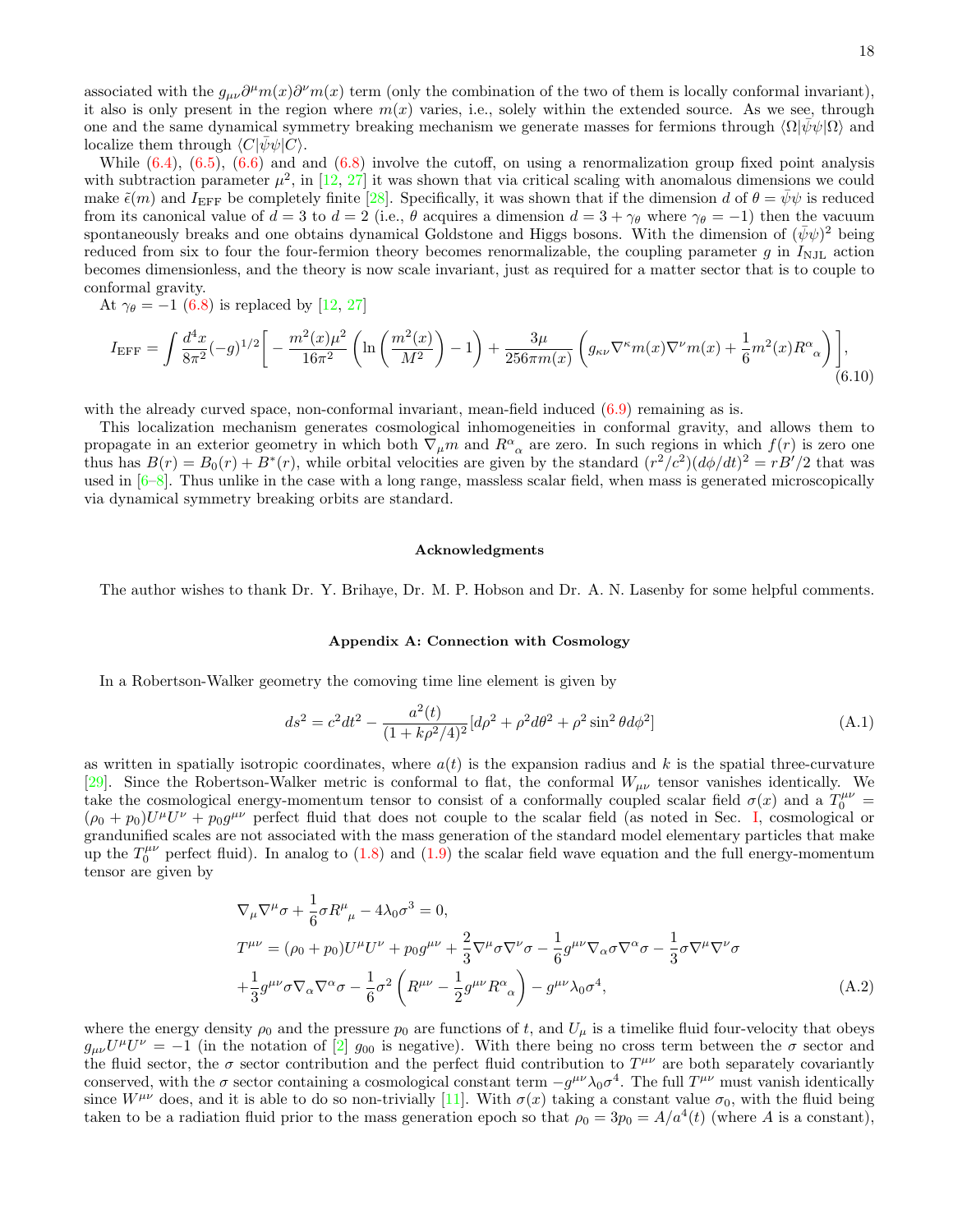and with  $k$  being shown to be negative in the conformal case  $[11]$ , the exact equations and solution for the expansion radius  $a(t)$  in the vanishing  $T^{\mu\nu}$  case are given as [\[11\]](#page-19-9)

<span id="page-18-3"></span>
$$
\frac{A}{a^4} + \lambda_0 \sigma_0^4 + \frac{1}{2a^2 c^2} \sigma_0^2 (\dot{a}^2 + kc^2) = 0, \quad \dot{a}^2 + a\ddot{a} + kc^2 + 4c^2 \lambda_0 \sigma_0^2 a^2 = 0,
$$
  

$$
a^2(t) = -\frac{k(\beta - 1)}{2\alpha} - \frac{k\beta \sinh^2(\alpha^{1/2}ct)}{\alpha},
$$
 (A.3)

where the parameters  $\alpha$  and  $\beta$  are defined as

$$
\alpha = -2\lambda_0 \sigma_0^2 = K_0, \quad \beta = \left(1 - \frac{16A\lambda_0}{k^2}\right)^{1/2}, \tag{A.4}
$$

and where we have introduced  $K_0 = -2\lambda_0\sigma_0^2$ , a parameter that serves as a de Sitter scale. With this model a nonfine-tuned, dark matter free, fit to the accelerating universe data is obtained  $[11]$ , with k indeed being found to be negative.

## Appendix B: Writing a Robertson-Walker Geometry in Static Coordinates

In order to be able to make contact between cosmology and galaxies, this being of relevance to our analysis above, it is very instructive to rewrite the Robertson-Walker line element in a static, spherically symmetric coordinate system. That we are able to do this in principle is because in a geometry that is homogeneous and isotropic any point in the spacetime can be taken as the origin of coordinates. Thus each time we analyze the rotation curve of any given galaxy we take the center of that particular galaxy to be the origin of coordinates.

To establish the connection that we need we follow [\[13\]](#page-19-11) and make the coordinate transformation

$$
\rho = \frac{8 + 4\gamma_0 r - 8(1 + \gamma_0 r - K_0 r^2)^{1/2}}{(\gamma_0^2 + 4K_0)r}, \quad r = \frac{16\rho}{16 - 8\gamma_0 \rho + \gamma_0^2 \rho^2 + 4K_0 \rho^2},
$$

$$
\frac{\rho}{1 + k\rho^2/4} = \frac{\rho}{1 - \gamma_0 \rho^2/16 - K_0 \rho^2/4} = \frac{r}{(1 + \gamma_0 r - K_0 r^2)^{1/2}},
$$
(B.1)

with  $(A.1)$  then taking the form

<span id="page-18-0"></span>
$$
ds^{2} = c^{2}dt^{2} - a^{2}(t)\left(\frac{dr^{2}}{(1+\gamma_{0}r-K_{0}r^{2})^{2}} + \frac{r^{2}}{1+\gamma_{0}r-K_{0}r^{2}}(d\theta^{2} + \sin^{2}\theta d\phi^{2})\right),
$$
\n(B.2)

where  $-\gamma_0^2/4 - K_0 = k$ . With the de Sitter  $K_0$  being positive and with  $\gamma_0$  being real and non-zero, it follows that the only allowed value of  $k$  for which we can in fact make this transformation at all is negative, just as noted above.

Introducing the conformal time  $d\tau = dt/a(t)$  enables us to rewrite [\(B.2\)](#page-18-0) in the form

<span id="page-18-1"></span>
$$
ds^{2} = a^{2}(\tau) \left[ c^{2} d\tau^{2} - \frac{dr^{2}}{(1 + \gamma_{0}r - K_{0}r^{2})^{2}} - \frac{r^{2}}{1 + \gamma_{0}r - K_{0}r^{2}} (d\theta^{2} + \sin^{2}\theta d\phi^{2}) \right],
$$
\n(B.3)

with  $(B.3)$  still describing a Robertson-Walker geometry. Noting now that the Weyl tensor not only vanishes in a Robertson-Walker geometry but also in a conformally transformed one, we now conformally transform [\(B.3\)](#page-18-1) by multiplying the line element by  $\Omega^2(r,\tau)$  where  $\Omega(r,\tau) = (1 + \gamma_0 r - K_0 r^2)^{1/2} / a(\tau)$ , with [\(B.3\)](#page-18-1) then taking the form

<span id="page-18-2"></span>
$$
ds^{2} = (1 + \gamma_{0}r - K_{0}r^{2})c^{2}d\tau^{2} - \frac{dr^{2}}{(1 + \gamma_{0}r - K_{0}r^{2})} - r^{2}(d\theta^{2} + \sin^{2}\theta d\phi^{2}).
$$
\n(B.4)

Since this line element is now of the same generic form as the static, spherically symmetric line element  $ds^2$  =  $B(r)dt^2 - dr^2/B(r) - r^2 d\theta^2 - r^2 \sin^2 \theta d\phi^2$  that we met in [\(2.6\)](#page-5-0) (on replacing  $\tau$  by t), we see that a Robertson-Walker geometry is conformally and coordinate equivalent to a static, spherically symmetric geometry, viz. precisely the geometry needed for study of galactic rotation curves, with cosmology precisely providing the  $B_0(r) = 1 + \gamma_0 r - K_0 r^2$ contribution to  $B(r)$  that we identified in Sec. [II.](#page-4-0)

In making the conformal transformation the time-dependent  $\rho_0 = A/a^4(\tau)$  transforms into the static  $\Omega^{-4}\rho_0 =$  $A/(1+\gamma_0r-K_0r^2)^2$ , while the time-independent  $\sigma_0$  transforms into the time-dependent  $\Omega^{-1}\sigma_0 = \sigma_0a(\tau)/(1+\gamma_0r-\tau_0c^2)^2$  $K_0r^2$ )<sup>1/2</sup>. To see how these dynamical conditions are obeyed (something that had not been considered in the purely